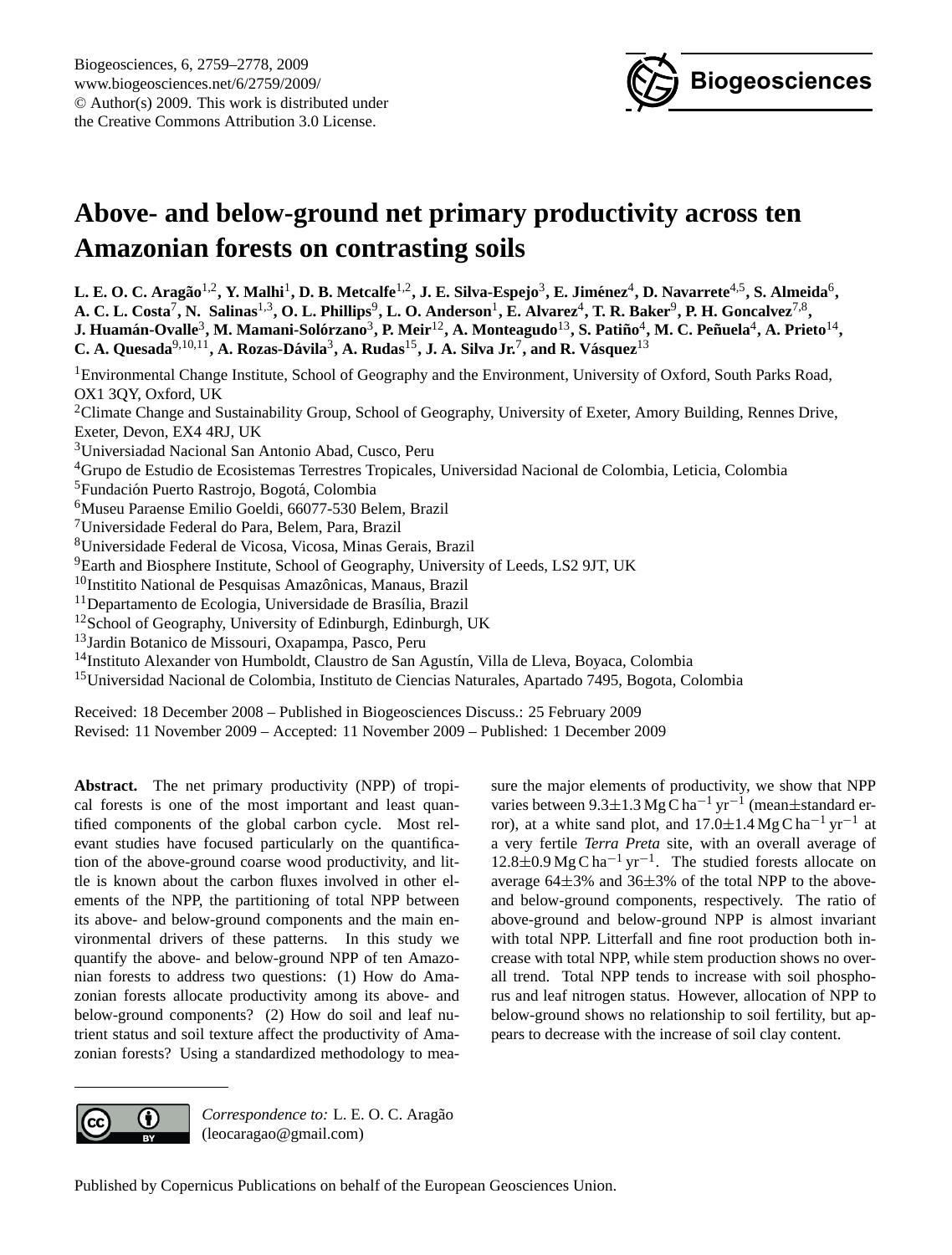# **1 Introduction**

Plants are able to capture and accumulate atmospheric carbon via photosynthesis or gross primary productivity (GPP), and synthesis of organic compounds. The amount of organic carbon retained in plant biomass over time, which results from the difference between GPP and autotrophic respiration  $(R_a)$ , is known as net primary productivity (NPP). Globally, it has been estimated that the terrestrial biosphere fixes annually between 46 Pg C (Del Grosso et al., 2008) and 63 Pg C (Grace, 2004) through NPP, approximately the same amount that is fixed by oceans (Field et al., 1998). Despite covering only around 13% of the total land cover area (Bartholomé and Belward, 2005; Del Grosso et al., 2008), tropical forests alone have a major impact on global carbon cycling, accounting for about a third of overall terrestrial NPP (Field et al., 1998; Malhi and Grace, 2000; Grace, 2004; Del Grosso et al., 2008).

Detailed understanding of the total NPP of tropical forests, including both above- and below-ground productivity ( $NPP_{AG}$  and  $NPP_{BG}$ , respectively), is limited by challenging logistics and elevated research costs. Hitherto, most of the on-site measurements of NPP for tropical forests have been based on few sites and do not present adequate data on below-ground NPP (Clark et al., 2001a). Amazonia, home to over half of the world's tropical forest area, is no exception. Most studies that attempted to measure NPP in this ecosystem focused exclusively on above-ground wood productivity (e.g. Chambers et al., 2001; Malhi et al., 2004; Quesada et al., 2009a). Malhi et al. (2009) compiled a synthesis of carbon production for three Amazonian forests (key sites of the Large Scale Biosphere-Atmosphere Experiment in Amazonia – LBA) based on detailed measurements of the individual above and below-ground C cycling components. GPP estimate from the component studies was in agreement with estimates derived from ecosystem flux measurements, giving increased confidence in both approaches to estimating tropical forest's GPP. Moreover, this study indicated that oldgrowth or infertile tropical forests may have low carbon use efficiency (CUE≅0.3) in comparison to recently disturbed or fertile tropical forests (CUE≅0.5), highlighting the heterogeneity of forest processes in the Amazon.

In order to improve our understanding of the biogeochemical function of Amazonian forests, and model simulations of their vulnerability to climate change and human-induced impacts, there is a need to expand our knowledge on the primary productivity of these ecosystems, taking into account their spatial heterogeneity. The understanding of how these processes vary across the region and across soil types would therefore assist in planning the development of the Amazon region within the global climate change mitigation and adaptation framework.

Based on the analysis of 104 forest plots across Amazonia from the RAINFOR network (Amazon Forest Inventory Network; Malhi et al., 2002), Malhi et al. (2004) demonstrated that wood production varies by up to a factor of three across Amazonian forests. The lowest wood productivities are found on heavily weathered oxisols (United States Department of Agriculture soil classification – USDA), or ferralsols (World Reference Base soil classification – WRB) in lowland eastern Amazonia; the highest on fertile alluvial soils and inceptsols (USDA classification system) or fluvisols and cambisols (WRB classification system) in western Amazonia (Ecuador and Peru). More fertile sites in western Amazonia tend to favour fast growing, low wood density species (Baker et al., 2004), which are likely to allocate relatively more to wood and leaf production and less to structural and chemical defences and their associated construction and maintenance metabolic costs. A companion paper in this issue (Chave et al., 2009) examines patterns of canopy NPP across Amazonia in greater detail. This study suggests that soil type is not a major determinat of litterfall patterns across Amazonia, however, infertile white sand soils  $(5.42 \pm 1.91 \text{ Mg ha}^{-1} \text{ yr}^{-1})$  have significantly lower litterfall production than other soil types and seems to prioritize carbon allocation to photosynthetic organs over that to reproduction.

Another (Quesada et al., 2009a) relates Amazon aboveground productivity to its potential edaphic and climate drivers. This analysis revealed that forest structure and dynamics are strongly related to physical and chemical edaphic conditions. On one hand tree turnover rates were mostly influenced by soil physical properties, on the other hand, forest growth rates were mainly related to available soil phosphorus, suggesting that soils may be a determinant factor on forest functioning and composition at a Basin wide scale. However, beyond the stand-level wood and leaf production pattern across the region, almost nothing is known about the amount of carbon being allocated by other components of the NPP, the partitioning of total NPP (NPP $_{total}$ ) between its above- and below-ground components,  $NPP_{AG}$  and NPP<sub>BG</sub> respectively, and the main environmental drivers of any site-to-site variation. Therefore, in this paper we provide the first inter-site quantification of the major components of NPP<sub>total</sub> for Amazonian forest stands on contrasting soils using standardized on-site measurements of the major aboveand below-ground components of forest NPP.

The total NPP of a tropical forest stand can be broken down as:

$$
NPPtotal=NPPAG + NPPBG
$$
 (1)

Each of the components of  $NPP_{total}$  can be described as the sum of its subcomponents (Clark et al., 2001a; Malhi et al., 2009). Thus, NPP<sub>AG</sub> can be expressed as:

$$
NPP_{AG} = NPP_{canopy} + NPP_{branch} + NPP_{stem} + NPP_{VOC}
$$
 (2)

where NPP<sub>canopy</sub> is the canopy production (leaves, twigs  $<$ 2 cm diameter, flowers and fruits), NPP<sub>branch</sub> is the production of branches  $>2$  cm diameter, NPP<sub>stem</sub> is the production of coarse woody biomass, calculated as the change in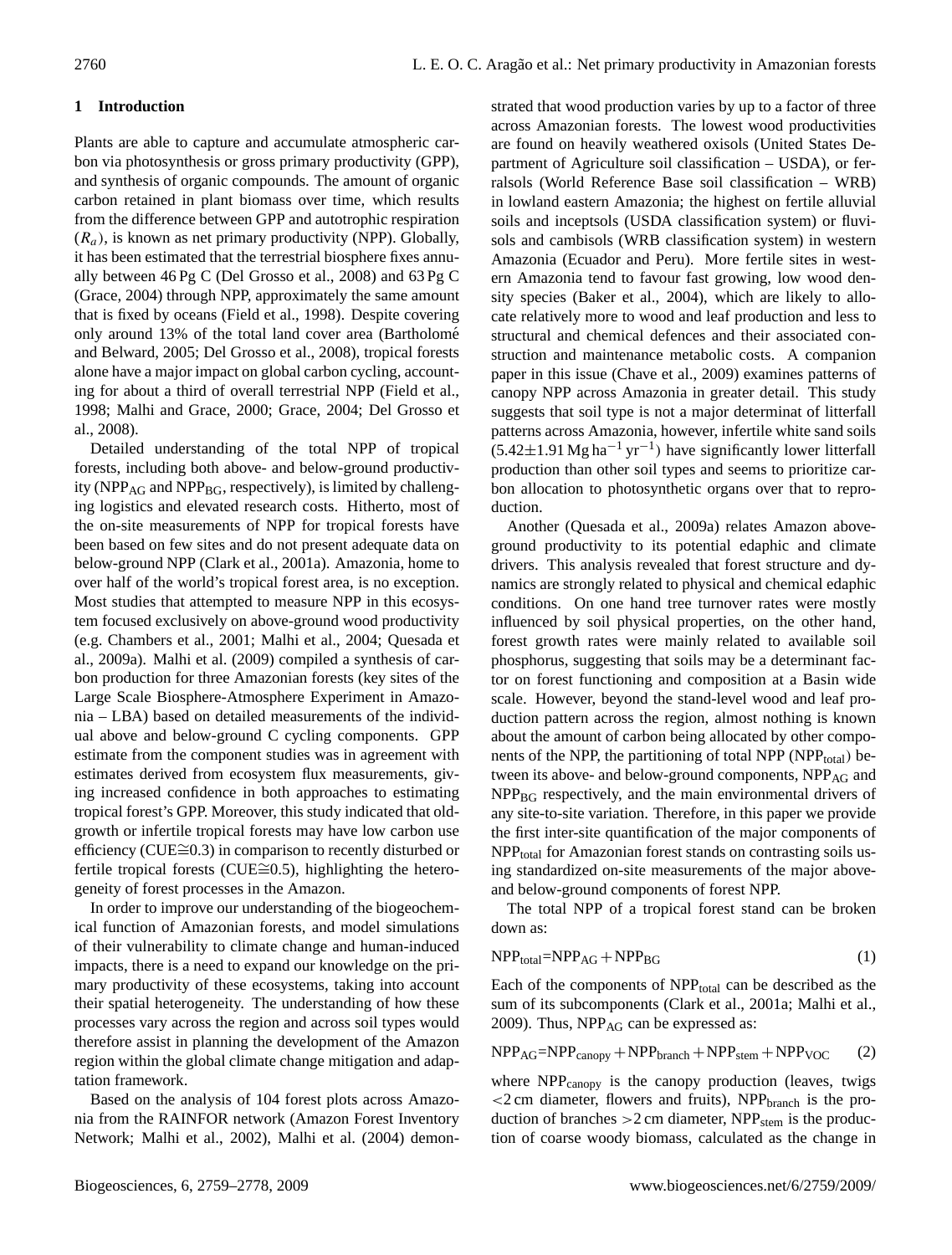the stem biomass of trees  $>10$  cm diameter plus the biomass recruited during the measurement interval. NPP<sub>VOC</sub> is the emission of volatile organic carbon compounds (see Malhi et al., 2009, for greater discussion of these terms). The canopy production, NPP<sub>canopy</sub> is estimated to be equal to the rate of litterfall; this assumes the forest is in near-steady state and that there is little loss of this production through insect herbivory or decomposition before the litter hits the ground.

 $NPP_{BG}$  can be divided into three major subcomponents (Eq. 3):

$$
NPPBG=NPPfineroot + NPPcoarseroot + NPPexudates
$$
 (3)

Where  $NPP_{\text{fineroot}}$  is the fine root (<2 mm diameter) production, NPP<sub>coarseroot</sub> is the production of coarse roots  $(>2$  mm diameter) and NPP<sub>exudates</sub> is the carbon loss through exudates and mycorrhizae, which is challenging to measure and is not considered here.

In this study we quantify the above- and below-ground NPP of ten Amazonian forests to address two general questions: (1) how do Amazonian forests allocate productivity among its above- and below-ground components? (2) How do soil and leaf nutrient status and soil texture affect the productivity of Amazonian forests?

Based on the concepts above, these two questions can be decomposed into five specific questions, which we tackle in this paper:

- 1. How do  $NPP_{AG}$  and  $NPP_{BG}$  and their subcomponents vary with NPP<sub>total</sub>?
- 2. Is the partitioning between  $NPP_{AG}$  and  $NPP_{BG}$  invariant with changes in  $NPP_{total}$ ?
- 3. Is the partitioning between  $NPP<sub>stem</sub>$  and  $NPP<sub>canopy</sub>$  constant?
- 4. How does NPP vary with soil and leaf nutrients status?
- 5. How does the partitioning of NPP vary with soil and leaf properties?

We therefore aim to investigate in this study how NPP<sub>total</sub> and its subcomponents vary across a wide range of Amazonian forests on different soil types. Specifically, our objectives are to:

- 1. Quantify and describe the patterns of  $NPP_{total}$  across a gradient of soil conditions.
- 2. Quantify the partitioning of  $NPP_{total}$  among its major above and below-ground components.
- 3. Investigate if the partitioning between  $NPP_{\text{canopy}}$  and NPP<sub>stem</sub> is constant.
- 4. Determine how soil fertility and texture, based on available soil phosphorus, nitrogen and clay content data (Quesada et al., 2009a, b) influence NPP in Amazonian forests.



**Fig. 1.** Location of the study area within South America (lowerright panel) and location of the studied plots within the studied area. Plot locations are approximated in order to display all plots.

#### **2 Study sites**

We analysed the NPP<sub>total</sub> and its above- and below-ground subcomponents for ten forest plots across Amazonia (Fig. 1). We directly quantified NPP employing a consistent methodology in eight plots: three plots at Caxiuana, Brazil (CAX-03, CAX-06 and CAX-08), two at Tambopata, Peru (TAM-05 and TAM-06), two at Amacayacu, Colombia (AGP-01 and AGP-02) and one at Zafire, Colombia (ZAR-01). In addition, we used published data compiled from two other Brazilian sites in Manaus (MAN-05) and Tapajós (TAP-04) (Malhi et al., 2009) to support our analysis.

These sites are part of the intensive surveyed plots within the RAINFOR network where measurements of all the major components of the C cycle are being measured since the end of 2004 or beginning of 2005 (see methods section), and where stem productivity has been measured since as early as the 1980s. All directly studied plots were one-hectare (ha) in area; the results from Manaus and Tapajós were a synthesis from several study plots (Malhi et al., 2009). A summary of plots name, location and basic climate data (Malhi et al., 2004) is given in Table 1.

All forests surveyed in this study are "primary" old-growth rainforests with the exception of CAX-08, which is a well preserved late successional forest growing on a very fertile Indian Dark Earth (or *Terra Preta do Indio*) soil (Hortic Archeo-Anthrosol, Kampf et al., 2003). This soil was formed by human activities from ancient inhabitants that have occupied this area between 720–300 years BP (Ruivo and Cunha, 2003; Lehmann et al., 2003). This was selected as one of the few *Terra Preta* sites in the region covered by forest that has remained largely undisturbed for at least 40 years since the creation of Caxiuana National Forest reserve. More details about each site surveyed are given below. For each site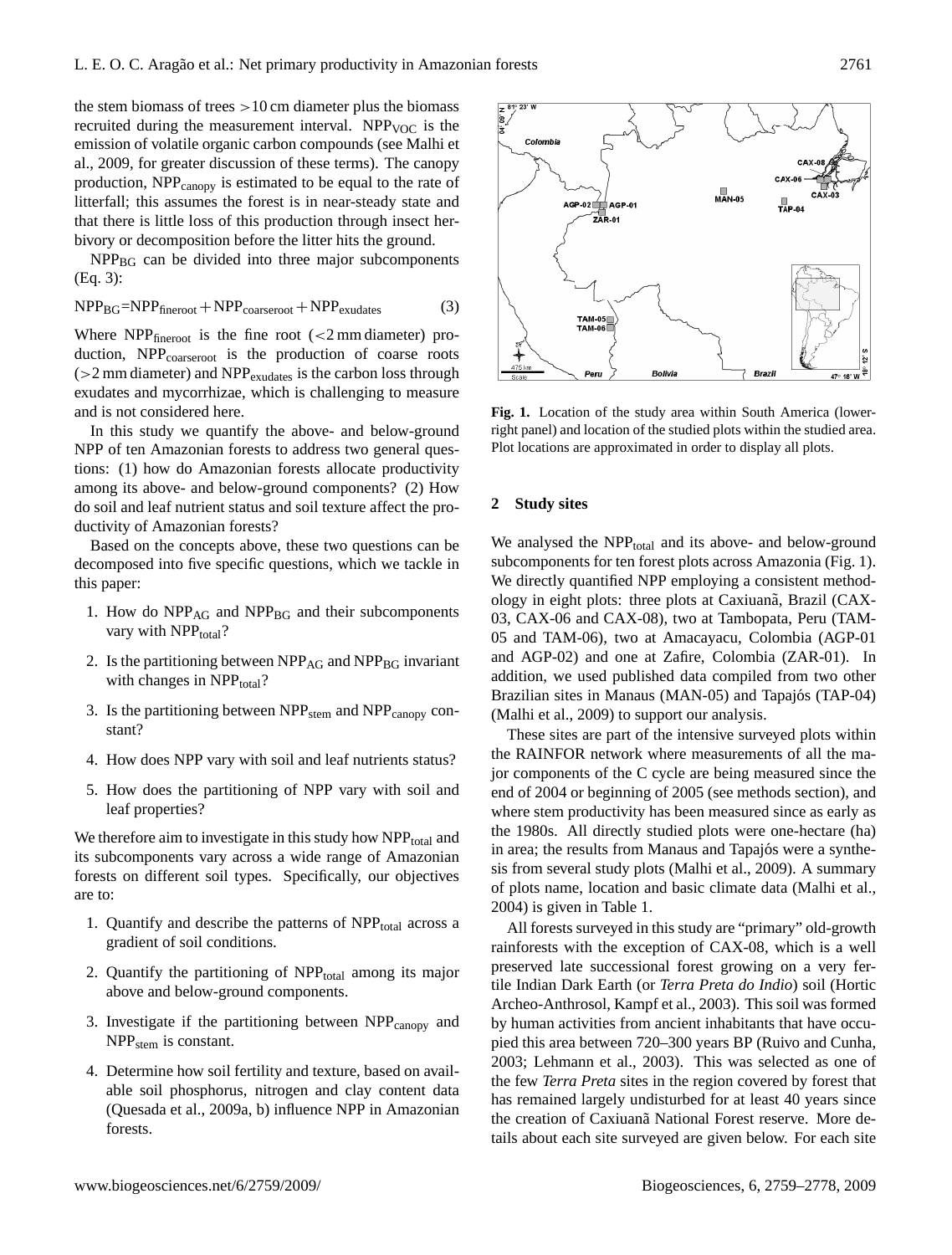**Table 1.** Site codes, locations and climatic characteristics of the ten Amazonian sites evaluated in this study. The climate data presented in this table are mean values from 1960–1998 derived from the University of East Anglia Observational Climatology (New et al., 1999) and published in Malhi et al. (2004). Cumulative annual rainfall is given in mm yr<sup>-1</sup>, dry season length (DSL) in months, corresponds to the sum of consecutive months with rainfall <100 mm month<sup>-1</sup>, and temperature is the mean annual temperature (MAT) in Celsius degrees.

|                           | Climate                                  |               |         |          |              |            |                 |
|---------------------------|------------------------------------------|---------------|---------|----------|--------------|------------|-----------------|
| <b>RAINFOR</b> sites code | Name                                     | Country       |         | Location | Rainfall     | <b>DSL</b> | MAT             |
|                           |                                          |               | Lat     | Long     | $mm yr^{-1}$ | months     | Celsius degrees |
| $AGP-01$                  | Agua Pudre plot E                        | Colombia      | $-3.72$ | $-70.3$  | 2723         | 0.0        | 25.5            |
| $AGP-02$                  | Agua Pudre plot U                        | Colombia      | $-3.73$ | $-70.4$  | 2723         | 0.0        | 25.5            |
| $CAX-03$                  | Caxiuanã drought experiment control plot | Brazil        | $-1.72$ | $-51.5$  | 2314         | 4.0        | 26.9            |
| $CAX-06$                  | Caxiuana flux tower site                 | <b>Brazil</b> | $-1.72$ | $-51.5$  | 2314         | 4.0        | 26.9            |
| $CAX-08$                  | Caxiuanã Terra Preta site                | <b>Brazil</b> | $-1.72$ | $-51.5$  | 2314         | 4.0        | 26.9            |
| $MAN-05$                  | <b>Manaus</b>                            | <b>Brazil</b> | $-2.5$  | $-60.0$  | 2272         | 3.0        | 27.1            |
| <b>TAM-05</b>             | Tambopata RAINFOR plot 3                 | Peru          | $-12.8$ | $-69.7$  | 2417         | 3.5        | 25.2            |
| <b>TAM-06</b>             | Tamboapata RAINFOR plot 4                | Peru          | $-12.9$ | $-69.8$  | 2417         | 3.5        | 25.2            |
| <b>TAP-04</b>             | Tapajós flux tower site                  | Brazil        | $-2.5$  | $-55.0$  | 1968         | 4.5        | 26.1            |
| $ZAR-01$                  | Zafire, Varillal                         | Colombia      | $-4.0$  | $-69.9$  | 2723         | 0.0        | 25.5            |

we also compiled data on leaf nitrogen and phosphorus concentrations ( $N_{leaf}$  and  $P_{leaf}$ , respectively; Fyllas et al., 2009), soil types, following the WRB soil taxonomy to be consistent with Quesada et al. (2009b), soil texture (clay content), and soil nitrogen and phosphorus concentrations  $(N_{\text{solid}}$  and  $P_{\text{solid}}$ , respectively; Quesada et al., 2009a). These data are shown in Table 2.

At Caxiuanã, Brazil, we surveyed three 1-ha plots ( $100 \text{ m} \times 100 \text{ m}$ ). All plots are located at the Caxiuana National Forest in Pará State. The plot CAX-06, is a tall primary forest (35 m height canopy) situated on a clay ferralsol (oxisol in USDA soil taxonomy) near a flux tower site (Malhi et al., 2009). The CAX-03 plot is a sandier site located 2 km to further south, which was the control plot for a drought experiment (Metcalfe et al., 2007a). The *Terra Preta* site (CAX-08) is a late successional forest on an Archaeo-Anthrosol (this classification was modified from the WRB soil taxonomy by Kampf et al. (2003) to encompass the variability of *Terra Preta* soils in Amazonia). The CAX-08 site is located about 15 km to the south of the primary study area, by the edge of a large river bay.

At Tambopata, Peru, we surveyed two pre-existing longterm 1-ha plots  $(100 \text{ m} \times 100 \text{ m})$  located at the Tambopata Biological Reserve, in Madre de Dios Region. The plot TAM-05 was set up on relatively infertile Pleistocene cambisols (inceptsols in USDA soil taxonomy), with an average canopy height of 30 m. The plot TAM-06 was on alisols (ultisols in USDA soil taxonomy) on a fertile Holocene alluvial terrace. The canopy in this plot has the same average height as TAM-05, but a greater density of palms.

At Amacayacu, Colombia, our focus was on two 1-ha *terra firme* forest plots AGP-01 and AGP-02 (Jiménez et al., 2009). Both are located at the Amacayacu National Natural Park, near the border between Colombia, Brazil and Peru. The plots were set up in an area of primary old-growth

forest, with a 25 m height canopy, on relatively fertile clay plinthosols (aquic entisols in USDA soil taxonomy).

At Zafire, Colombia our focus was on a 1-ha plot located on a white sand site, ZAR-01 (Jiménez et al., 2009). This is part of the Rio Calderón Forest Reserve, around 50 km east of the Amacayacu site. The plot was set up in an area of primary forest on white sand podzol (spodosol in the USDA soil taxonomy), locally known as *Varillal*. This forest is shorter than the forest at Amacayacu, with an average height of 20 m. This forest type is scarce in western Amazonia but more frequent in the Guyana Shield and is similar to the formations along the *Rio Negro*. The soil in our plot has an impermeable hardpan layer at ∼100 cm depth (Jiménez et al., 2009).

At Tapajós, Brazil, we focus on the sites reported by Malhi et al. (2009). The main site is the km 67 flux tower (TAP-04, Hutyra et al., 2007; Saleska et al., 2003) and its vicinity. This site is located within the boundaries of the Tapajós National Forest in Pará State. The plots are established in old-growth forest with canopy height around 35 m. The soils are very clay-rich Belterra clay ferralsols, interspersed with sandier soil patches. The key plots are four 1-ha transects established in 1999 immediately to the east of the tower (Rice et al., 2004; Pyle et al., 2008).

At Manaus, Brazil, the study sites were also focus on the sites reported in Malhi et al. (2009). The main sites are the K34 flux tower site (Araújo et al.,  $2002$ ), and the various studies that have been conducted in its vicinity. The plots are stablished in old-growth *Terra Firme* forests on clay-rich ferrasols, extensively dissected by river valleys hosting lower biomass forest on frequently waterlogged podzols. The key forest plots in the area are the three 1-ha "Bionte" plots on the plateaux, providing annual census data since 1989, and the two 5-ha  $(20 \times 2500 \text{ m})$  "Jacaranda" transect plots that drape across the plateau-valley landscape.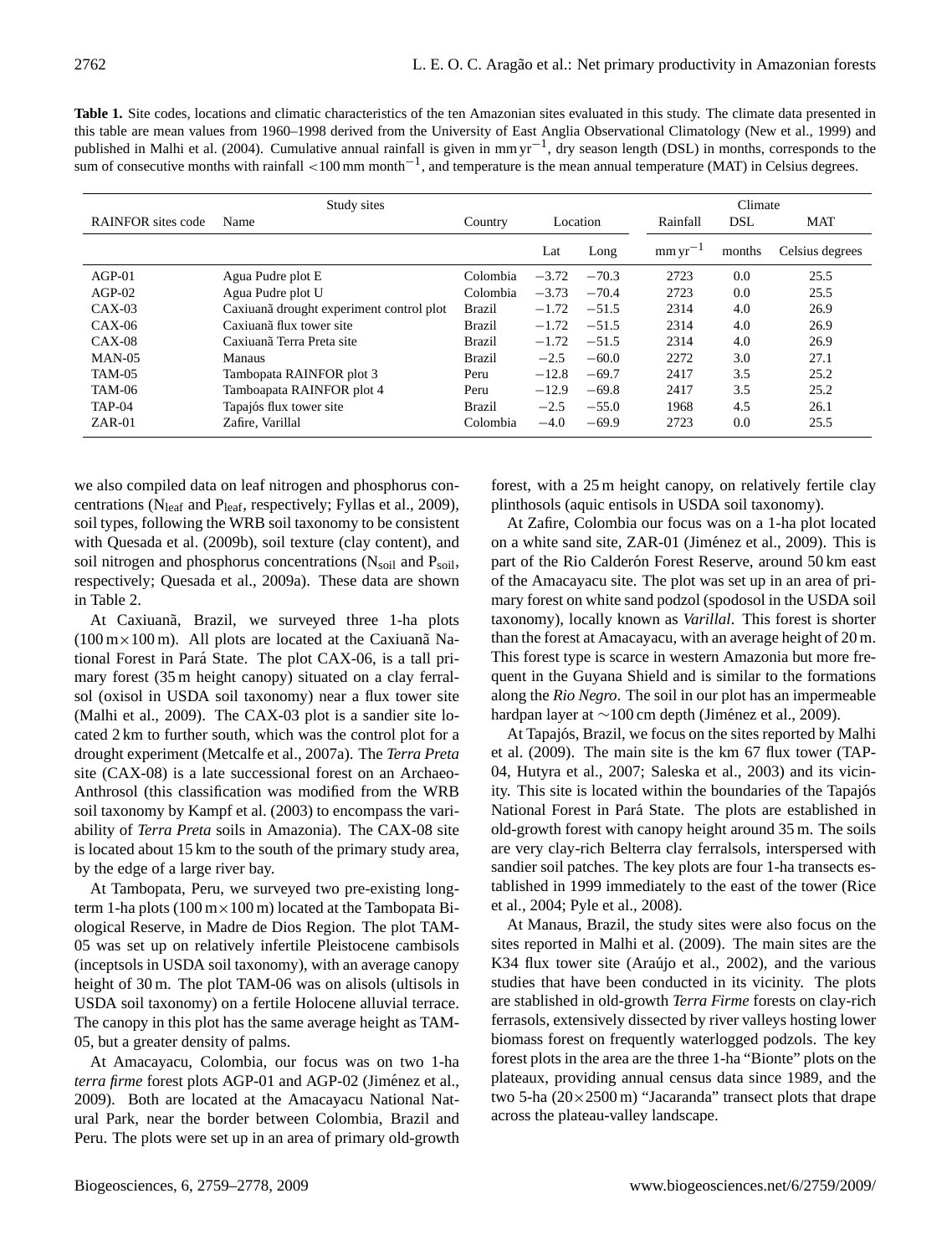Table 2. Leaf nutrient concentration (mg g<sup>-1</sup>) and soil available phosphorus concentration (mg kg<sup>-1</sup>), nitrogen concentration (%) and clay content (%) for the ten Amazonian sites evaluated in this study. Leaf data are derived from Fyllas et al. (2009) and soil data from Quesada et al. (2009b). Note that the soil type is in accordance with the World Reference Base soil classification system (WRB).

| <b>RAINFOR</b> code |                    | Leaf nutrient  | Soil                                                                    |                    |                   |                    |  |  |  |  |  |
|---------------------|--------------------|----------------|-------------------------------------------------------------------------|--------------------|-------------------|--------------------|--|--|--|--|--|
|                     | Nitrogen           | Phosphorus     | Type                                                                    | Clay               | Nitrogen          | Phosphorus         |  |  |  |  |  |
| $AGP-01$            | 20.87              | 1.06           | Endostagnic Plinthosol (Alumic, Hyperdystric)                           | 42.12              | 0.16              | 25.36              |  |  |  |  |  |
| $AGP-02$            | 19.17              | 0.96           | Endostagnic Plinthosol (Alumic, Hyperdystric)                           | 43.10              | 0.16              | 25.43              |  |  |  |  |  |
| CAX04               | 20.63              | 0.55           | Vetic Acrisol (Alumic, Hyperdystric)                                    | 16.30              | 0.07 <sup>b</sup> | 12.31 <sup>b</sup> |  |  |  |  |  |
| $CAX-06$            | 19.13              | 0.53           | Geric Acric Ferralsol (Alumic, Hyperdystric, Clayic)                    | 47.53              | 0.13              | 12.31 <sup>b</sup> |  |  |  |  |  |
| $CAX-08$            |                    |                | Hortic Archaeo-Anthrosol (Ebonic, Clayic, Mesothropic, Mesic, Ferralic) | 41.41              | 0.17              | 80.00              |  |  |  |  |  |
| $MAN-05$            | 19.89 <sup>a</sup> | $0.54^{\rm a}$ | Geric Ferralsol (Alumic, Hyperdystric, Clayic)                          | 66.21 <sup>a</sup> | $0.16^a$          | 7.28 <sup>a</sup>  |  |  |  |  |  |
| <b>TAM-05</b>       | 23.99              | 1.05           | Haplic Cambisol (Alumic, Hyperdystric, Clayic)                          | 7.41               | 0.16              | 32.34              |  |  |  |  |  |
| TAM-06              | 24.80              | 1.88           | Haplic Alisol (Hyperdystric, Siltic)                                    | 9.66               | 0.17              | 33.06              |  |  |  |  |  |
| TAP-04              | 22.58              | 0.75           | Geric Ferralsol (Alimic, Hyperdystric, Clayic, Xanthic)                 | 89.25              | 0.14              | 15.45              |  |  |  |  |  |
| $ZAR-01$            |                    |                | Ortseinc Podzol (Oxyaquic)                                              | 0.64               | 0.11              | 14.36              |  |  |  |  |  |

<sup>a</sup> Values are from MAN-05 plot.

<sup>b</sup> Values are averages from nearby plots CAX-01 and CAX-02.

For a more detailed view of the landscape attributes, such as vegetation type and structure, topography and plot locations, of many of these plots see Anderson et al. (2009).

#### **3 Materials and methods**

#### **3.1 Aboveground NPP**

#### **3.1.1 Litterfall**

At Caxiuana and Tambopata, one litter trap with an area of  $0.25 \,\mathrm{m}^2$  (0.5 m×0.5 m) was installed in the centre of each of the twenty-five 20 by 20 m subplots in the plots CAX-06 and CAX-08 in August 2004. In January 2005 the same design was installed at Tambopata (TAM-05 and TAM-06). Litterfall in these four plots was collected every fifteen days from September 2004 to December 2006 in Caxiuana and from February 2005 to December 2006 in Tambopata. Litterfall in the third 1-ha plot in Caxiuana (CAX-03) was recorded monthly from November 2001 to December 2006 using twenty circular traps (area =  $1 \text{ m}^2$ ) randomly placed in November 2001.

At Amacayacu and Zafire one litter trap with an area of  $0.50 \,\mathrm{m}^2$  (0.5 m $\times$ 1.0 m) was installed in 2005 in the centre of each of the twenty-five 20 by 20 m subplots in the plots AGP-01, AGP-02 and ZAR-01. In all three sites litterfall was collected biweekly for two years at AGP-01 and AGP-02, and for 1.5 years at ZAR-01.

For all of these sites sites, traps were made with a PVC frame and a 1 mm nylon mesh and were placed at 1 m above the ground surface. Litter retrieved from the traps was immediately sun dried and subsequently dried in the laboratory oven at 60◦C until constant weight. Each dried sample was separated into leaves, twigs (<2 cm diameter), reproductive

structures (flowers, fruit and seeds) and unidentified material, and weighed.

At Tapajós, litterfall values compiled by Malhi et al. (2009) were from: (1) Rice et al. (2004), who calculated fine litterfall from 30 circular mesh traps (0.43 m diameter,  $(0.15 \text{ m}^2)$ , randomly located throughout the 19.75-ha survey area; (2) Silver et al. (2000), who estimated fine litterfall rates in six to ten  $4 \text{ m} \times 12 \text{ m}$  plots, using six  $0.9 \text{ m}^2$  baskets per plot; and (3) Nepstad et al. (2002), who used  $0.5 \text{ m}^2$  traps at 100 points arranged as a regular grid within two 1-ha plots. At all sites litter was collected at biweekly intervals. For Manaus, following Malhi et al. (2009), we used the mean values from Luizão et al. (2004).

#### **3.1.2 Branch production**

The production of large branches was not measured in this experiment. For completeness of our NPP estimate we used a branchfall average rate for all plots of  $1 \text{ Mg C} \text{ ha}^{-1} \text{ yr}^{-1}$ based upon data from two studies carried out in Amazonia: one in Manaus that reported a rate of  $0.4 \text{ Mg C} \text{ ha}^{-1} \text{ yr}^{-1}$ (Chambers et al., 2001) and a second one in the Tapajós that estimated a branchfall rate of 1.6±0.8 Mg C ha<sup>-1</sup> yr<sup>-1</sup> (Nepstad et al., 2002). For the analysis of error propagation (see below) we used a conservative uncertainty  $\pm 100\%$  (Malhi et al., 2009). It is possible that sites with higher  $NPP<sub>stem</sub>$  and also higher stem breakage in western Amazonia would have higher NPP<sub>branch</sub> rates.

#### **3.1.3 Coarse woody biomass production**

Wood productivity ( $NPP<sub>stem</sub>$ ) was estimated by repeated censuses of tree diameters and stems newly recruiting into the 10 cm diameter size-class, taking into account taxon-specific variation in wood density.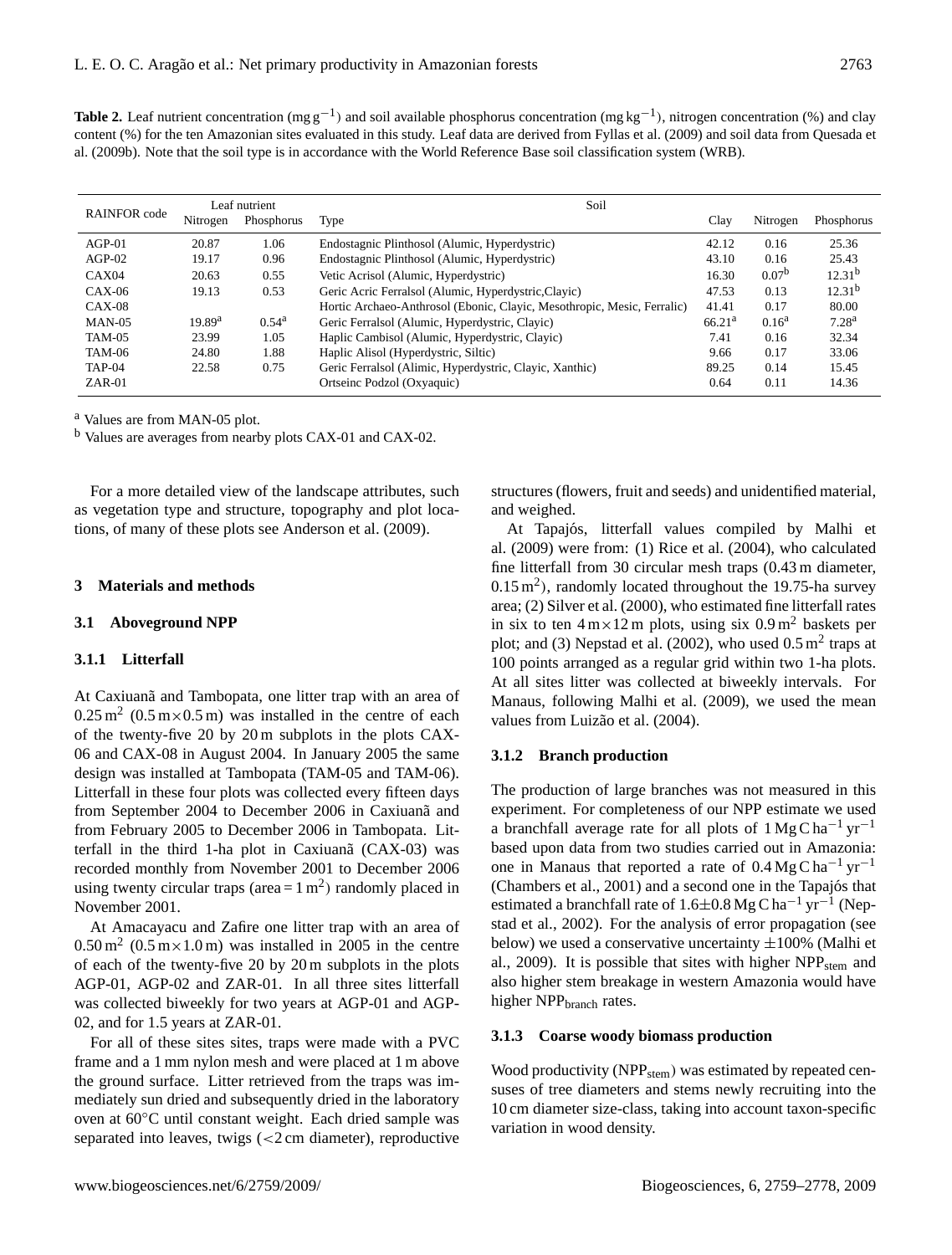At Caxiuana, the censuses at CAX-06 and CAX-08 were carried out from 2004–2006 with an average census interval of  $0.78 \pm 0.11$  years (CAX-06) and  $1.16 \pm 0.23$  years (CAX-08). At CAX-03 recensuses took place annually from 2001– 2006 (Metcalfe et al., 2009).

At Tambopata, a much longer time interval was available for both plots (TAM-05 and TAM-06). The censuses at TAM-05 were carried out from 1985 to 2005 with an average census interval of 2.79±0.50 years, and at TAM-06 from 1987 to 2005 with average census interval of 3.19±0.87 years.

At Amacayacu and Zafire, plots AGP-01, AGP-02 and ZAR-01 censuses were carried out annually between 2004– 2006 (Jiménez et al., 2009).

At Tapajós and Manaus we used values published in Malhi et al. (2009). For Tapajós, NPP<sub>stem</sub> is an average of two surveys at km 67 reported by Pyle et al. (2008) (20 ha in total), and for Manaus values are an average of the Bionte, Jacaranda and BDF plots (using the recent values from Pyle et al., 2008, for the latter).

For all plots the same methodology was applied to derive biomass and stem growth. Initially, for each plot the aboveground biomass (AGB, kg dry weight  $ha^{-1}$ ) of all trees with diameter at breast height (DBH)  $\geq$ 10 cm, including palms, was calculated using the equation proposed by Chambers et al. (2001) for central Amazonian forests, and modified by Baker et al. (2004) to allow for variation in wood density (Eq. 4).

$$
AGB = \sum_{1}^{n} \frac{\sigma_i}{0.67}
$$
\n
$$
\times \left\{ \exp \left[ 0.33 (\ln D_i) + 0.933 (\ln D_i)^2 - 0.122 (\ln D_i)^3 - 0.37 \right] \right\}
$$
\n(4)

where  $D_i$  and  $\sigma_i$  are, respectively, the diameter (cm) and wood density  $(g \text{ cm}^{-3})$  of tree *i*, *n* is the number of stems per plot. To be consistent with other studies we considered the carbon fraction in the dry biomass to be 0.5.

Following Malhi et al. (2004) we estimated the woody productivity for each plot at each census interval by subtracting the AGB of the surviving trees at second census  $(t_1)$  by the first census  $(t_0)$  and added to this total the AGB that of new recruits. However, variation in census intervals affects estimates of wood productivity, as trees that grew but died before the second census are missed. Specifically, estimates of wood productivity decrease approximately linearly with increasing census interval length. We therefore used the plot-specific census-interval correction proposed by Malhi et al. (2004), adjusted for AGB values instead of basal area (Phillips et al., 2009). The correction varies approximately as the square of the growth rate.

#### **3.2 Belowground NPP**

#### **3.2.1 Coarse root productivity**

Production of coarse roots is a very difficult term to quantify. For this study we assumed that the productivity per unit mass of all roots that are not included in the fine root productivity (i.e. roots  $>2$  mm diameter) is the same as the productivity of the above ground biomass and that belowground coarse root biomass is  $21\pm3\%$  of above-ground biomass (Malhi et al., 2009). Hence,  $NPP_{\text{coarseroot}} = 0.21 \ (\pm 0.03) \times NPP_{\text{stem}}$ . This may underestimate NPP<sub>coarseroot</sub> as the productivity of smaller roots is likely to be greater than the productivity of the massive structural roots.

#### **3.2.2 Fine root productivity**

This term was directly quantified in CAX-06, CAX-08, CAX-03, TAM-05, TAM-06, AGP-01, AGP-02 and ZAR-01 using the ingrowth cores technique (Vogt et al., 1998; Steingrobe et al., 2000; Hendricks et al., 2006; Metcalfe et al., 2008). Fine-roots considered here are defined as <2 mm in diameter.

At Caxiuana and Tambopata, sixteen root-free ingrowth cores with an area of  $154 \text{ cm}^2$  and depth of 30 cm were installed in each plot (CAX-06, CAX-08, CAX-03, TAM-05, TAM-06) in a 20 m by 20 m regular grid, 20 m from the edge of the plot. Ingrowth cores were installed at the beginning of November 2004 in the Caxiuana plots (CAX-06, CAX-08, CAX-03) and at the beginning of June 2005 in the Tambopata plots (TAM-05 and TAM-06). At each sampling point, one soil core were extracted, keeping the soil layers separated to avoid the transference of soil with high nutrient content from the top to the bottom layers. Roots were manually removed and the remaining soil was reinserted into the hole surrounded by a 1 cm plastic mesh bag. This procedure was repeated every three months in all plots from November 2004 to November 2005 in Caxiuana and from June 2005 to April 2007 in Tambopata. At each three-month interval ingrowth cores were removed from the soil and all fine roots manually extracted following the method described by Metcalfe et al. (2007c) which corrects for underestimates in, particularly fine, root mass. Afterwards, the root free soil cores were reinserted into the same holes. Roots were then dried at 60◦C until constant weight, subsequently cleaned for removal of soil particles and weighed to determine dry root mass produced during each three-month interval.

At Amacayacu, thirteen ingrowth cores and at Zafire fourteen ingrowth cores with an area of  $23.6 \text{ cm}^2$  and depth of 20 cm were installed in the plots AGP-01, AGP-02 and ZAR-01 (Jiménez et al., 2009). The ingrowth cores at AGP-01 and AGP-02 were installed at three different dates: February 2004 (Experiment 1), using cores surrounded by a  $4 \text{ mm}^2$ mesh bag, and September 2004 (Experiment 2) and February 2006 (Experiment 3), using cores with no mesh. At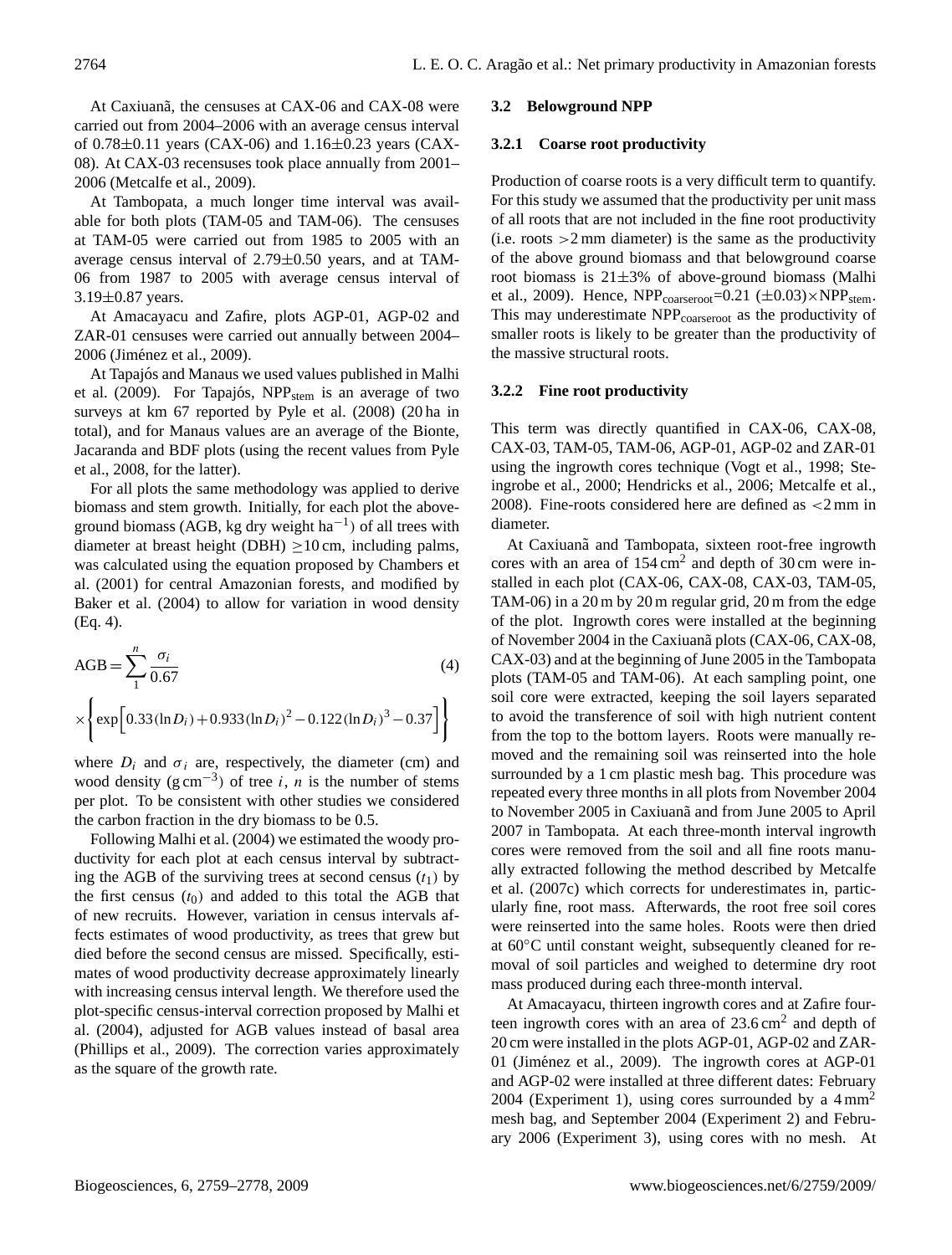plot ZAR-01 installation took place in September 2004 (Experiment 2) and February 2006 (Experiment 3) using no mesh cores. The collection, extraction and processing of the roots were fairly similar to the one presented for Caxiuana. Detailed description of the methods is given in Jiménez et al. (2009), so here we give a summary of the methods. Experiment 1 was carried out from February 2004 to July 2006, Experiment 2 from September 2004 to July 2006 and Experiment 3 from February 2006 to December 2006. The first collection was carried out 5–7 months after installation of the ingrowth cores for the three experiments. Subsequent collections were carried out 2–4 months after the re-installation of the root-free ingrowth cores. For the present study we used an average value of all experiments to better represent inter and intra-annual variability of fine-root production.

At Tapajós, we used the values of fine root production reported in Malhi et al. (2009). Fine root production at this site was calculated by Silver et al. (2000) using the sequential coring method at TAP-04, sampling 0–10 cm depth with a 6 cm diameter corer every two months for two years. Subsequently, root production was estimated using a compartment flow model (Sanantonio and Grace, 1987), with decay rates calculated directly from a trenching experiment. The study was conducted in six plots approximately  $4 \text{ m} \times 12 \text{ m}$  in size.

All data from Caxiuanã, Tambopata, Amacayacu, Zafire and Tapajós were adjusted following Malhi et al. (2009) to account for root production to one-meter depth. No existing data on fine-root production were found for Manaus. Therefore, an average value of plots on similar soil types (acrisols and ferrasols) at CAX-06, CAX-03, TAP-04 was used to estimate fine-root production in this site.

In addition, we compiled fine root stand biomass data, adjusted to one meter depth, in order to estimate fine root turnover (stand biomass/productivity) as a complementary measure of fine root dynamics across the fertility gradient. For Caxiuana, values of fine root stand biomass for all the three plots are reported in Metcalfe et al. (2008). For the two plots at Amacayacu and the one at Zafire, values of fine root biomass are from Jiménez et al. (2009). For Tapajós we used the values of fine root turnover reported by Silver et al. (2005). Fine root stand biomass for Tambopata was directly estimated in this study (TAM-05=7.7  $MgC$  ha<sup>-1</sup> and TAM-06=5.0 Mg C ha<sup>-1</sup>).

## **3.3 Soil and leaf data**

The soil available phosphorus and nitrogen concentrations (0–30 cm depth) and texture used in this study were obtained from Quesada et al. (2009c), and methods are only briefly summarized here. For each 1-ha plot, five to twelve soil cores were collected using an undisturbed soil sampler (Eijkelkamp Agrisearch Equipment BV, Giesbeek, The Netherlands). All sampling was done following a standard protocol (see [http://www.geog.leeds.ac.uk/projects/rainfor/](http://www.geog.leeds.ac.uk/projects/rainfor/projdocs.html) [projdocs.html\)](http://www.geog.leeds.ac.uk/projects/rainfor/projdocs.html).

Soil samples were air-dried and had roots, detritus, small rocks and particles over 2 mm removed. Samples were then analysed for: (1) complete phosphorus fractionation (modified from Hedley et al. 1982), (2) nitrogen (Pella, 1990; Nelson and Sommers, 1996), and (3) particle size analysis using the Boyoucos method (Gee and Bauder, 1986).

In this study we used the readily available P, which is defined as sum of the P immediately accessible in solution (measured as the resin P), plus that organic and inorganic phosphorus that can be extracted by bicarbonate. It appears a good measure of the phosphorus that plant roots are able to extract at little cost, and hence a good measure of plant P availability (Quesada et al., 2009a).

The leaf phosphorus and nitrogen concentrations used in this study were obtained from Fyllas et al. (2009). Leaf sampling and analysis protocols are described in detail in Lloyd et al. (2009). In brief, 12 to 40 trees per 1 ha plot were randomly selected and leaf samples for each tree were collected from full sun canopy positions with the help of a tree climber. Leaves were cleaned and dried, milled and stored for laboratory analysis.

Samples from Peruvian and Colombian sites were analysed at the Central Analytical and Stable Isotopes Facilities at the Max-Planck Institute for Biogeochemistry (MPI-BGC) in Jena, Germany. Samples from Brazilian sites were analysed for phosphorus at Instituto Nacional de Pesquisas da Amazônia (INPA) and for nitrogen at Empresa Brasileira de Pesquisas Agropecuárias (EMBRAPA), both in Manaus, Brazil. Leaf nitrogen concentrations were determined in the Brazilian and German laboratories using finely ground plant material in an elemental analyser (Elementar Analysensysteme, Hanau, Germany). At INPA, phosphorus concentrations were determined after acid digestion of the leaf material in a UV visible spectrophotometer (Model 1240, Shimadzu, Kyoto, Japan). At the MPI-BGC sample extracts were analysed by an ICP-OES (Model Optima 3300 DV, Perkin Elmer, Norwalk, CT, USA). For all chemical analyses the equipments were inter-calibrate for consistency of the results.

#### **3.4 Propagation of uncertainties and data analyses**

All uncertainty estimates throughout the text are reported as standard errors assuming normal distributions. Uncertainties are propagated by quadrature of absolute errors (Malhi et al., 2009). Therefore, if  $y$  is the sum of a number of variables  $x_1 \dots x_i \dots x_n$ , each with associated uncertainty  $\Delta x_i$ , then the absolute uncertainties are propagated in quadrature (Eq. 5):

$$
(\Delta y)^2 = \sum_{i=1}^n (\Delta x_i)^2
$$
\n(5)

This assumes that uncertainties can be considered to be independent and normally distributed. It is important to note that uncertainty values represent uniquely the precision of measurements and that biases related to methodological issues were not accounted for in the error analysis due to the lack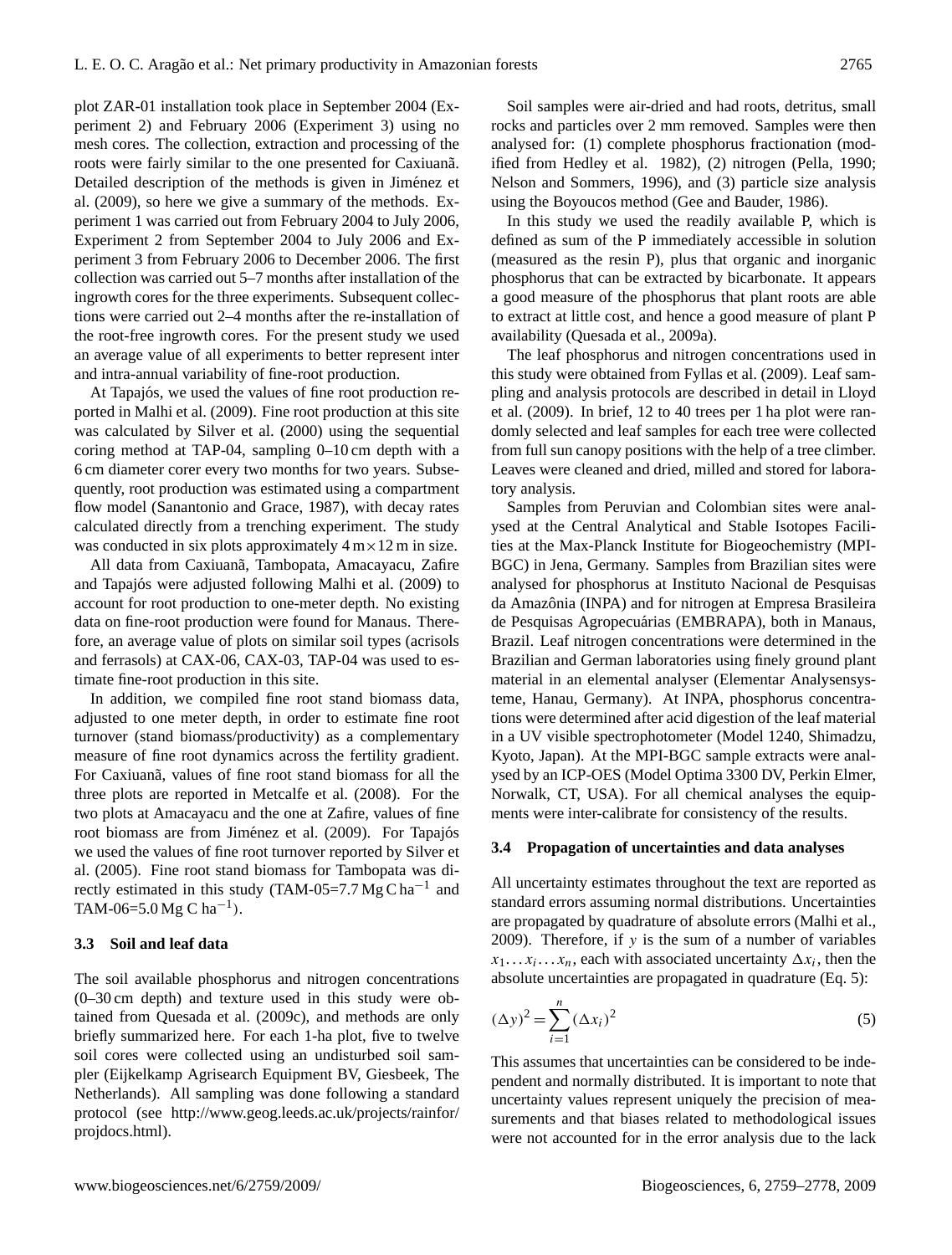Table 3. Net primary productivity of each subcomponent of the total NPP (NPP<sub>total</sub>) for each one of the studied sites. The NPP values are given in Mg C ha<sup>-1</sup> yr<sup>-1</sup> with its associated standard error (S.E.). Note that for Manaus an average value of plots on similar soil types (acrisols and ferrasols) at CAX-06, CAX-03, TAP-04 was used to estimate fine-root production in this site.

| Site                      |            | $CAX-06$ |            | $CAX-03$ |      | $CAX-08$ |      | TAP-04 |      | $MAN-05$ |      | <b>TAM-05</b> |      | TAM-06 | $AGP-01$ |      | $AGP-02$ |      |     | $ZAR-01$ |
|---------------------------|------------|----------|------------|----------|------|----------|------|--------|------|----------|------|---------------|------|--------|----------|------|----------|------|-----|----------|
|                           | <b>NPP</b> | S.E.     | <b>NPP</b> | S.E      | NPP  | S.E.     | NPP  | S.E.   | NPP  | S.E.     | NPP  | S.E.          | NPP  | S.E.   | NPP      | S.E  | NPP      | S.E. | NPP | S.E.     |
| $NPP$ <sub>canopy</sub>   | 3.8        | 0.10     | 3.5        | 0.10     | 5.4  | 0.20     | 6.5  | 0.70   | 3.6  | 0.70     | 5.6  | 0.30          | 4.6  | 0.24   | 3.9      | 0.20 | 3.7      | 0.20 | 2.7 | 0.10     |
| NPP <sub>branch</sub>     | 1.0        | 1.00     | 1.0        | .00      | 1.0  | .00      | 1.0  | 1.00   | 1.0  | LOO.     | 1.0  | .00           | 1.0  | .00    | 1.0      | 00.1 | 1.0      | 0.00 | 1.0 | L.OO     |
| NPP <sub>stem</sub>       |            | 0.21     | 2.6        | 0.20     | 2.5  | 0.26     | 3.8  | 0.07   | 2.6  | 0.06     | 2.8  | 0.24          | 2.6  | 0.42   | 3.4      | 0.30 | 3.8      | 0.30 | .3  | 0.30     |
| NPP <sub>coarseroot</sub> | 0.4        | 0.04     | 0.4        | 0.03     | 0.5  | 0.05     | 1.0  | 0.30   | 0.8  | 0.20     | 0.6  | 0.10          | 0.6  | 0.09   | 0.7      | 0.06 | 0.8      | 0.06 | 0.3 | 0.06     |
| $NPP$ fineroot            | 3.9        | 0.40     | 4.0        | 0.90     | 7.6  | 0.93     | 2.0  | 0.30   | 3.3  | 0.34     | 6.8  | .00           | 4.8  | 0.57   | 2.2      | 0.40 | 2.2      | 0.40 | 3.9 | 0.68     |
| NPP <sub>voc</sub>        | 0.1        | 0.13     | 0.1        | 0.13     | 0.1  | 0.13     | 0.1  | 0.13   | 0.1  | 0.13     | 0.1  | 0.13          | 0.1  | 0.10   | 0.1      | 0.10 | 0.1      | 0.10 | 0.1 | 0.10     |
| NPP <sub>AG</sub>         | 6.7        | .04      |            | .03      | 9.0  | .06      | 14   | .20    | 7.3  | .23      | 9.5  | .08           | 8.4  | 1.11   | 8.4      | LO7  | 8.6      | 1.07 | 5.1 | 1.05     |
| NPP <sub>BG</sub>         | 4.2        | 0.40     | 4.4        | 0.90     | 8.1  | 0.93     | 3.0  | 0.40   | 4.1  | 0.40     | 7.4  | .00           | 5.4  | 0.58   | 3.0      | 0.41 | 3.0      | 0.40 | 4.2 | 0.68     |
| NPP <sub>total</sub>      | 10.9       |          | 16         | .37      | 17.0 | .41      | 14.4 | .30    | 11.4 | .29      | 16.9 | .47           | 13.8 | 26     |          | -14  |          | 1.14 | 9.3 | 1.26     |

of available information. Probable sources of unaccounted errors are discussed throughout the text and their potential magnitude is quantified in Clark et al. (2001a).

All the results of the estimated fluxes reported in this study are in Mg C ha<sup>-1</sup> yr<sup>-1</sup>. 1 Mg C ha<sup>-1</sup> yr<sup>-1</sup> is equal to  $100 \text{ g C m}^{-2} \text{ yr}^{-1}$ , or  $0.264 \mu \text{mol C m}^{-2} \text{ s}^{-1}$ .

The partitioning of  $NPP<sub>total</sub>$  into its subcomponents, the relationship between  $NPP_{\text{canopy}}$  and  $NPP_{\text{stem}}$  and the effect of soil and leaf nutrient status and soil texture on patterns of above- and below-ground NPP across the ten Amazonian sites was assessed using linear regression analysis. In addition, we ran a set of correlation analyses, including the Pearson product-moment, Spearman rank and Kendall tau, between  $NPP_{total}$ ,  $NPP_{AG}$ , and  $NPP_{BG}$  and climate and environmental variables. We opted for presenting the results of both parametric and non-parametric tests because of our small sample size (*n* between 7 and 9). A z-test was applied, when necessary, to compare mean values and regression slopes. For the regression analyses, plots AGP-01 and AGP-02 were merged into a single plot average to avoid spatial autocorrelation issues. Moreover, for the analyses where below-ground productivity is explicitly taken into account, plot MAN-05 was removed as plot level estimates of NPPfineroot is inexistent.

#### **4 Results**

## **4.1 Patterns of net primary productivity across the sites**

The estimated NPP<sub>total</sub> for the ten plots analysed ranged between  $9.3 \pm 1.3$  Mg C ha<sup>-1</sup> yr<sup>-1</sup> at the white sand plot, ZAR-01, and  $17.0 \pm 1.4$  Mg C ha<sup>-1</sup> yr<sup>-1</sup> at the *Terra Preta* site, CAX-08 (Table 3). Similarly, the above-ground NPP (NPPAG) has its lowest value at ZAR-01  $(5.1 \pm 1.1 \text{ Mg C ha}^{-1} \text{ yr}^{-1})$ , however, the highest NPP<sub>AG</sub> was estimated for the Tapajós site, TAP-04  $(11.4 \pm 1.2 \text{ Mg C} \text{ ha}^{-1} \text{ yr}^{-1})$ . Below-ground NPP (NPP<sub>BG</sub>)

varied between  $3.0 \pm 0.4$  Mg C ha<sup>-1</sup> yr<sup>-1</sup> at TAP-04, AGP-01 and AGP-02 and  $8.1 \pm 0.9$  Mg C ha<sup>-1</sup> yr<sup>-1</sup> at CAX-08.

To investigate if NPP in our analysis presents the same trend as proposed by Malhi et al. (2004), where plots on more fertile soils in western Amazonia have greater NPP<sub>stem</sub>, we ordered the data presented in Table 3 by increasing soil available phosphorus (Fig. 2). As expected, the more fertile sites sit to the west, with exception of the "artificially" fertile *Terra Preta* site, CAX-08 in the east (the most fertile of all our sites), and the anomalous white sand ZAR-01 in the west. The trend of increased NPP<sub>stem</sub> towards the more fertile sites, as suggested by Malhi et al. (2004) is not obvious in our smaller dataset. However, there is a tendency of greater  $NPP_{AG}$ ,  $NPP_{BG}$  and  $NPP_{total}$  towards the more fertile sites, which will be further explored in the following sections.

NPP<sub>canopy</sub> varied between 2.7±1.1 Mg C ha<sup>-1</sup> yr<sup>-1</sup> at the white sand plot (ZAR-01) and  $6.5\pm0.7$  Mg C ha<sup>-1</sup> yr<sup>-1</sup> at Tapajós (TAP-04) (Fig. 3). NPP<sub>stem</sub> varied between 1.3±0.3 Mg C ha<sup>-1</sup> yr<sup>-1</sup> at the white sand plot (ZAR-01) and  $3.8 \pm 0.1$  Mg C ha<sup>-1</sup> yr<sup>-1</sup> at Tapajós (TAP-04), while NPP<sub>fineroot</sub> varied between 2.0±0.3 Mg C ha<sup>-1</sup> yr<sup>-1</sup> at TAP-04 and  $7.6\pm0.9$  Mg C ha<sup>-1</sup> yr<sup>-1</sup> at the anthrosol CAX-08.

With the notable exception of the TAP-04 site, NPP<sub>canopy</sub> was greater in the more fertile sites. NPP<sub>stem</sub>, on the other hand, is maximal in the plots TAP-04, AGP-01 and AGP-02, which are in the middle of our soil fertility gradient. Conversely, these same plots have the lowest NPP<sub>fineroot</sub> among all plots. Overall, sites on the most fertile soils tended to have higher NPP<sub>fineroot</sub>, with values being similarly high in the very fertile anthrosol CAX-08 and in the moderately fertile cambisols and alisols at Tambopata (TAM-05 and TAM-06) (Fig. 3).

The TAP-04 site has distinct patterns of extremely high  $NPP_{\text{AG}}$  and low  $NPP_{\text{BG}}$  in comparison to other plots with similar soil and climate characteristics. The forest at Tapajós is allocating a disproportional amount of C to above-ground biomass gain, which may be a consequence of large-scale recent natural disturbance or chronic on-going mortality (see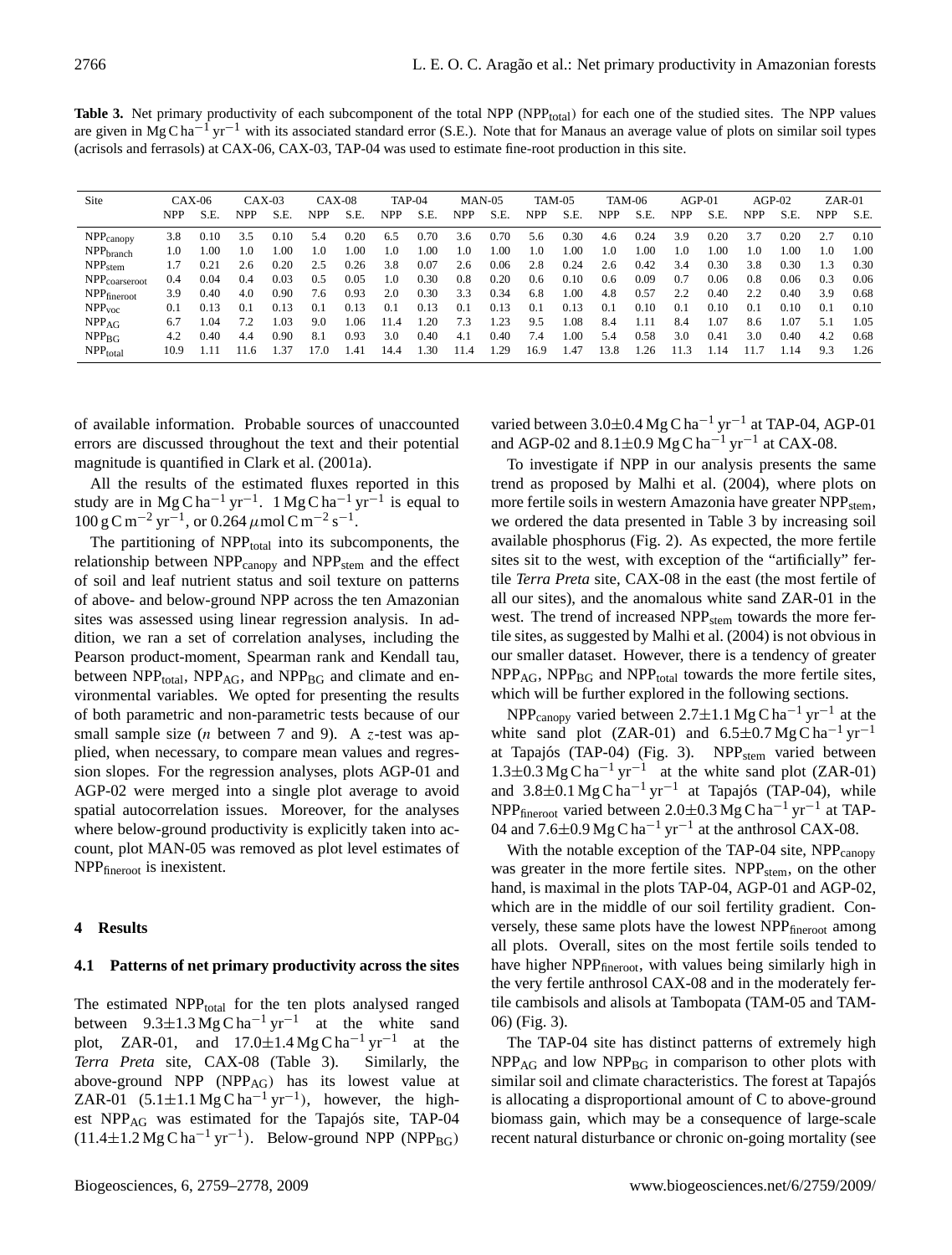

**Fig. 2.** The net primary productivity of the ten studied sites. Bars correspond to the  $NPP<sub>total</sub>$  of each site. Each bar gives the absolute contribution of each subcomponent to the NPP<sub>total</sub>. Negative values were used to represent the below-ground productivity, and to obtain the correct positive values below-ground components must be multiplied by −1. Sites are ordered in an increased order of soil available phosphorus (Table 2) and all values are in Mg C ha<sup>-1</sup> yr<sup>-1</sup>.

discussion section). For subsequent analyses we therefore present some of the results both with and without the Tapajos´ site.

#### **4.2 Partitioning of NPP**<sub>total</sub> into its subcomponents

The regression analysis showed that there is a significant increase of both NPP<sub>AG</sub> ( $R^2 = 0.58$ ,  $p = 0.02$ ,  $n = 9$ ) and NPP<sub>BG</sub>  $(R^2=0.55, p=0.03, n=8)$  with increasing NPP<sub>total</sub> (Fig. 4a). This relationship becomes much more significant without the plot TAP-04 for both NPP<sub>AG</sub> ( $R^2$ =0.76,  $p$ =0.005,  $n$ =8) and NPP<sub>BG</sub>  $(R^2=0.83, p=0.004, n=7)$  (Fig. 4a). This indicates that the partitioning pattern may differ between old-growth systems in "quasi-equilibrium" and recently disturbed forests (Malhi et al., 2009).

There is no significant difference  $(z$ -test) in the slopes of the relation of  $NPP_{AG}$  and  $NPP_{BG}$  with  $NPP_{total}$  whether or not TAP-04 is included. This is indicative of fairly invariant allocation between  $NPP_{AG}$  and  $NPP_{BG}$  across the broad NPP<sub>total</sub> gradient.

By dividing the NPP of each component by  $NPP<sub>total</sub>$  we quantified the relative proportion of NPP<sub>total</sub> allocated to each component. Our results show that the ten Amazonian forests studied allocate between 53% (CAX-08) and 79% (TAP-04) of the  $NPP_{total}$  into  $NPP_{AG}$  and between 21% (TAP-04) and 37% (CAX-08) into  $NPP_{BG}$ . We found that  $NPP_{canoov}$ ,  $NPP_{stem}$  and  $NPP_{fineroot}$  are on average  $33.5\pm1.5\%$ ,  $21.3\pm2.2\%$ ,  $31.4\pm3.5\%$  of the NPP<sub>total</sub>, respectively.

The relative proportion of NPP allocated to below-ground  $(NPP_{BG}/NPP_{total})$  was not significantly related to  $NPP_{total}$ as suggested above by the analysis of the regression slopes.



**Fig. 3.** The net primary productivity of the major subcomponents of the NPP $_{total}$  in the ten studied sites: (a) fine litter production; **(b)** stem production; and **(c)** fine root production. All values are in Mg C ha<sup> $-1$ </sup> yr<sup> $-1$ </sup> with their respective standard errors. Sites are ranked by increasing soil available phosphorus (Table 2).

However, Fig. 4b shows that the proportion of  $NPP_{total}$  allocated below-ground is inversely correlated with the total amount of C allocated to stem growth  $(R^2=0.58, p=0.03,$  $n=8$ ). However, this result could be somewhat biased by the fact that our estimation of NPP<sub>coarseroot</sub> accounted in the estimation of  $NPP_{BG}$  is calculated as a proportion of  $NPP_{stem}$ . Even using only the proportion allocated to fine root instead of the total below-ground allocation, which is an independent measurement, the relationship is strong ( $R^2$ =0.61,  $p$ =0.02,  $n=8$ ).

 $NPP_{total}$  is very strongly correlated with  $NPP_{canoov}$  $(R^2=0.73, p=0.003, n=9)$ , especially when TAP-04 is excluded ( $R^2 = 0.98$ ,  $p < 0.001$ ,  $n = 8$ ). As NPP<sub>canopy</sub> is a major component of NPP<sub>total</sub> the result of the previous analysis may be redundant. To check the validity of this test we regressed NPP<sub>canopy</sub> against the result of the difference between NPP<sub>total</sub> and NPP<sub>canopy</sub>. The correlation between these two completely independent variables was significant when excluding TAP-04 ( $R^2$ =0.38, n=9, p=0.08;  $R^2$ =0.90,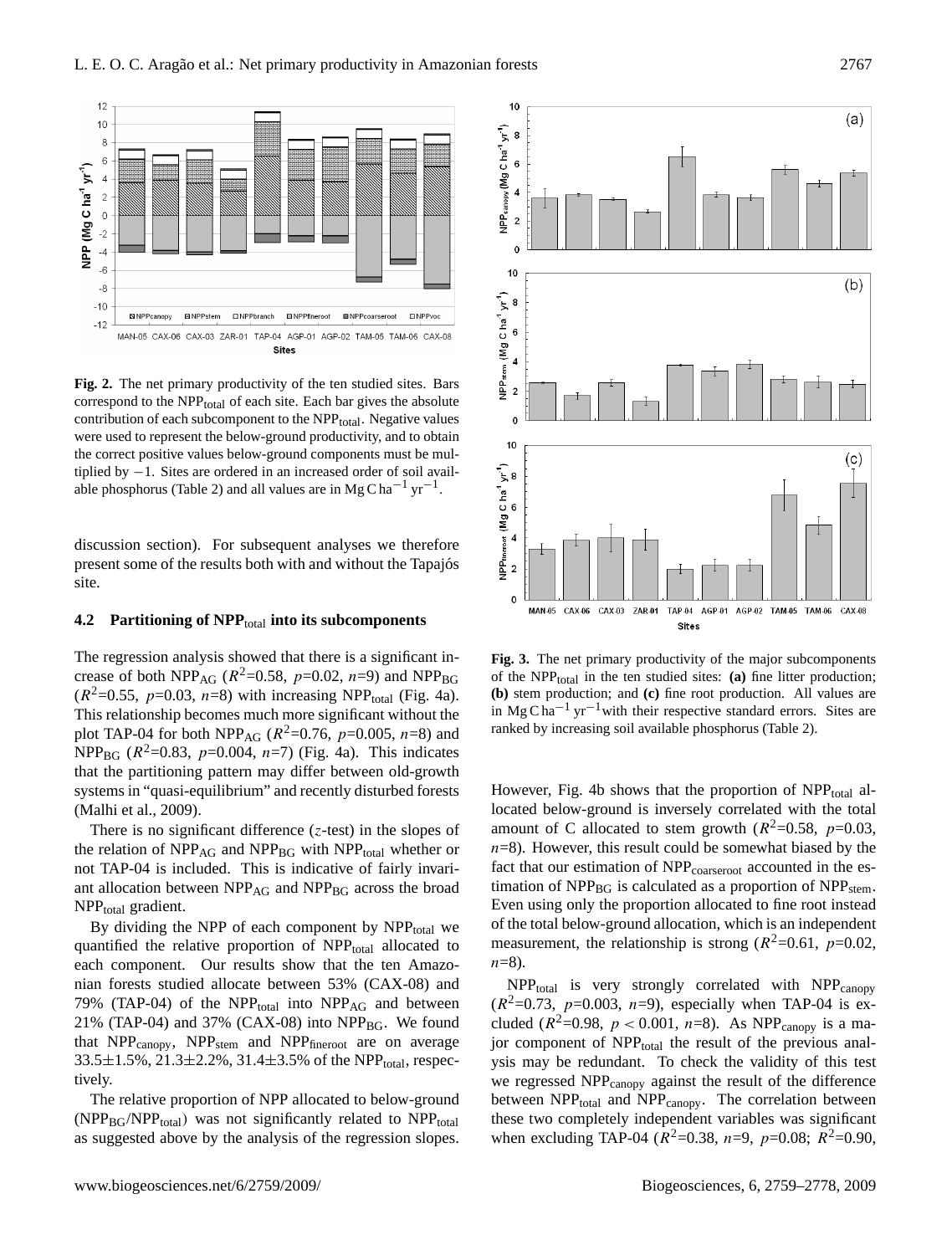

**Fig. 4. (a)** The relationship between the above-ground NPP and the total NPP (dark grey squares), with the regression lines for all data (black) and without the Tapajós site (black dashed). The linear regression equations are (all data –  $NPP<sub>AG</sub>=0.51$  $(\pm 0.16) \times \text{NPP}_{\text{total}} + 1.55 \ (\pm 2.17)$ , n=9,  $R^2 = 0.58$ , p=0.02; without Tapajós – NPP<sub>AG</sub>=0.43 ( $\pm$  0.10)×NPP<sub>total</sub>+2.15 ( $\pm$ 1.32), n=8,  $R^2$ =0.76, p=0.005) and the relationship between below-ground NPP and the total NPP (light grey triangles), with the regression lines for all site (grey) and without the Tapajós site (grey dashed). The linear regression equations are (all data –  $NPP<sub>AG</sub>=0.49$  $(\pm 0.18) \times \text{NPP}_{\text{total}} - 1.55 \ (\pm 2.43), n = 8, R^2 = 0.55, p = 0.03$ ; without Tapajós – NPP<sub>BG</sub>=0.55 (±0.11)×NPP<sub>total</sub> – 2.05 (± 1.49), n=7,  $R^2$ =0.83,  $p$ =0.004). **(b)** The relationship between the proportion of  $NPP_{total}$  allocated below-ground ( $NPP_{BG}/NPP_{total}$ ) and the  $NPP_{AG}$  (dark grey squares),  $NPP_{canopy}$  (black triangles) and NPPstem (light grey diamonds). The regression line in black indicates a significant relationship between (NPPBG/NPPtotal) and NPP<sub>stem</sub> ((NPP<sub>BG</sub>/NPP<sub>total</sub>)=−0.08 (±0.03)×NPP<sub>stem</sub>+0.59  $(\pm 0.08)$ , n=8,  $R^2$ =0.58, p=0.03).

 $n=8$ ,  $p < 0.001$ , with and without considering the Tapajos site respectively), reinforcing the significance of the correlation between NPP<sub>total</sub> and NPP<sub>canopy</sub>. Moreover, NPP<sub>total</sub> is also significantly correlated with NPPfineroot when excluding the site TAP-04 ( $R^2$ =0.44,  $p$ =0.07 and  $R^2$ =0.77,  $p$  < 0.009,

with and without the Tapajós site respectively) (Fig. 5a, c). Interestingly, stem production did not vary much along the NPP gradient (Fig. 5b). NPP $_{\text{canopy}}$  hence seems to be a strong predictor of NPP<sub>total</sub> in old-growth, low disturbance Amazonian forests with the inverted linear regression being  $NPP_{total} = 2.81 \ (\pm 0.25) \times NPP_{canopy} - 1.22 \ (\pm 1.06).$ 

In summary, the sites with higher  $NPP_{total}$  tend to have higher  $NPP_{AG}$  (mainly higher  $NPP_{canopy}$ ) and also higher  $NPP_{BG}$  (mainly  $NPP_{fineroot}$ ). The fractional allocation of  $NPP<sub>total</sub>$  to below-ground is invariant across the  $NPP<sub>total</sub>$  gradient but varies inversely with NPP<sub>stem</sub>, decreasing from 47% when NPP<sub>stem</sub>=2.5 Mg C ha<sup>-1</sup> yr<sup>-1</sup> (CAX-08) to 21% when  $NPP<sub>stem</sub>=3.8 Mg C ha<sup>-1</sup> yr<sup>-1</sup> (TAP-04).$ 

## **4.3 Relationship between NPP**<sub>canopy</sub> and NPP<sub>stem</sub>

Malhi et al. (2004) reported a strong proportionality between  $NPP_{\text{canopy}}$  and  $NPP_{\text{stem}}$ . They combined data on litterfall and stem production from sites investigated in their study and published by Clark et al. (2001a) and found that: NPP<sub>stem</sub>=1.73 ( $\pm$ 0.09)×NPP<sub>canopy</sub>. Despite the linear trend, we did not find a significant relationship using only our dataset (NPP<sub>stem</sub>=1.63 ( $\pm$ 0.14)×NPP<sub>canopy</sub>, n=9,  $p=0.2$ ). The weak relationship observed in our data alone is mainly caused by Colombian site (AGP) with high stem production and relatively low litterfall production. Without this plot, the relationship is similar to the one presented by Malhi et al. (2004), with no significant difference between the slopes (z-test) (NPP<sub>canopy</sub>=1.78 ( $\pm$ 0.11) $\times$ NPP<sub>stem</sub>, n=8,  $R^2$ =0.64,  $p$  < 0.02). A significant relationship is also retained (NPP<sub>canopy</sub>=1.67 ( $\pm$ 0.07)×NPP<sub>stem</sub>, *n*=29, *R*<sup>2</sup>=0.67,  $p < 0.001$ ) when we merge all data together, including this study and Malhi et al. (2004) (Fig. 6).

## **4.4 Effect of soil and leaf phosphorus and nitrogen and soil texture on patterns of above- and below-ground NPP in Amazonia**

The observed responses in our study are consistent with the predictions of the hypothesis of soil phosphorus limitation of NPP in Amazonian tropical forests (see also Quesada et al., 2009a). We demonstrated that  $NPP<sub>total</sub>$  is significantly correlated to soil available phosphorus ( $R^2$ =0.54, n=9, p=0.03) (Fig. 7a). The correlation between these two variables was also significant according to the Spearman rank correlation  $(R=0.73, n=9, p=0.03)$  and the Kendall tau (tau=0.54, n=9,  $p=0.05$ ) (Table 4). On the other hand, we did not find a clear relationship between NPP<sub>total</sub> and soil nitrogen ( $R^2$ =0.29,  $p=0.13$ ) (Fig. 7b). We also did not find significant relationships between NPP<sub>total</sub> and any other soil and climate variable, except total extractable P (see Quesada et al., 2009c, for method) according to both Spearman ( $p=0.01$ ) and Kendall tau  $(p=0.02)$  (Table 4). These results indicate that soil phosphorus is likely to be more important than nitrogen in the determination of NPP<sub>total</sub> across Amazonia. The slope of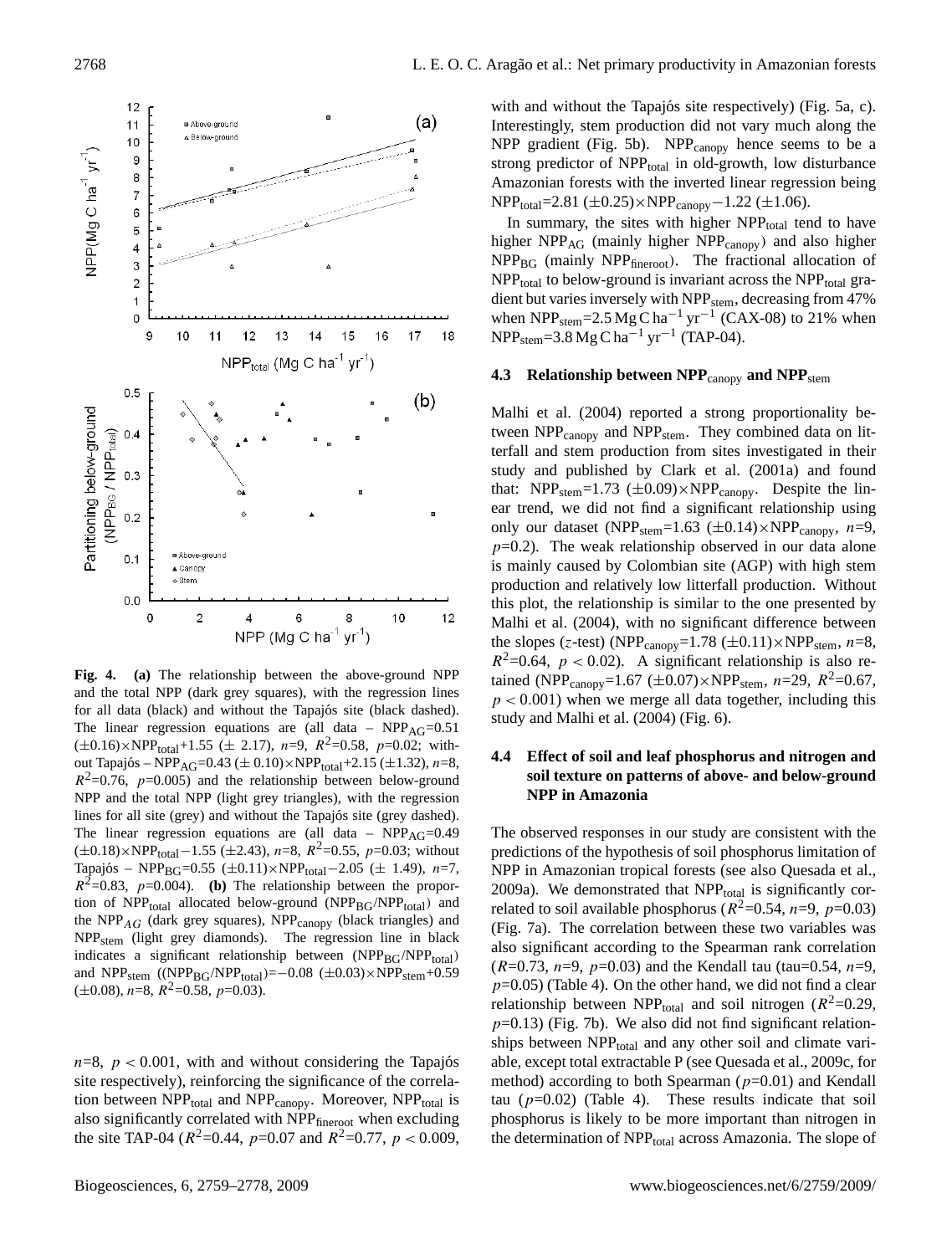

Fig. 5. The relationship between **(a)** NPP<sub>canopy</sub> and the total NPP, with the regression lines for all data (black) and without the Tapajós site (black dashed) (all data –  $NPP_{\text{canopy}}=0.38$  $(\pm 0.09) \times \text{NPP}_{\text{total}} - 0.59 \ (\pm 1.16)$ , n=9,  $R^2 = 0.73$ , p=0.003; without Tapajós – NPP<sub>canopy</sub>=0.34 (±0.03)×NPP<sub>total</sub> –0.22 (±0.40),  $n=8$ ,  $R^2=0.95$ ,  $p < 0.001$ ); **(b)** NPP<sub>stem</sub> and the total NPP (no significant); **(c)** NPPfineroot and total NPP, with the regression lines for all data (black) and without the Tapajós site (black dashed) (all data – NPP $_{\text{fineroot}}$ =0.46 (±0.21)×NPP<sub>total</sub>-1.63 (±2.84),  $n=8$ ,  $R^2=0.44$ ,  $p=0.07$ ; without Tapajós – NPP  $_{\text{fineroot}}=0.53$  $(\pm 0.13) \times \text{NPP}_{\text{total}} - 2.19 (\pm 1.76), n = 7, R^2 = 0.77, p = 0.009).$ 

the regression did not change significantly  $(z$ -test) when removing the Tapajós or the *Terra Preta* site, possibly because the effect of  $P_{\text{soil}}$  on NPP is independent of disturbance history.



Fig. 6. The relationship between NPP<sub>canopy</sub> and NPP<sub>stem</sub>, with data points in grey corresponding to the sites published in Malhi et al. (2004) and the black points corresponding to this study. The regression line (black) is fitted trough all data points  $((NPP<sub>canopy</sub>=1.67 (\pm 0.07) \times NPP<sub>stem</sub>, n=29, R<sup>2</sup>=0.67, p < 0.001).$ 

Another noteworthy feature is that NPP<sub>AG</sub> shows no relationship with  $P<sub>soil</sub>$  and a weak correlation with total extractable P (Spearman's correlation,  $R=0.66$ ,  $n=9$ ,  $p=0.05$ , Table 4), but NPP<sub>BG</sub> increases significantly with  $P_{\text{soil}}$  ( $R^2$ =0.62, n=8, p=0.01) (Fig. 7a), mainly because of increases in fine root productivity ( $R^2$ =0.56, n=8, p=0.03, data not shown). No significant trends were found between above- and below-ground NPP and either soil nitrogen (Fig. 7b, Table 4) or any other soil or climate variable (Table 4). Separating the subcomponents of  $NPP_{AG}$  there was no increase of NPP<sub>stem</sub> with P<sub>soil</sub>. However, with the Tapajós site excluded, the observed increase in NPP canopy with P<sub>soil</sub> became significant ( $R^2$ =0.52,  $n$ =8,  $p$  < 0.04). In contrast to the clear responses of NPP to soil available phosphorus (Fig. 7a),  $NPP<sub>total</sub>$  appears invariant with changes in leaf phosphorus and nitrogen concentrations (Fig. 7c and d) despite the significance achieved using the Spearman and Kendall tau tests for both variables ( $p < 0.05$ , Table 4).

Interestingly, the relative proportion of NPP<sub>total</sub> allocated to the below-ground component ( $NPP_{BG}/NPP_{total}$ ) is not affected by either soil or leaf N and P, but instead changes strongly with soil clay content according to two correlation tests (Kendall's tau=0.57,  $p=0.04$ , Pearson's  $R=0.73$ ,  $p=0.04$ ,  $n=8$ ) (Table 4). The regression analysis showed below-ground allocation declines with increasing clay content ( $R^2$ =0.52,  $n$ =8,  $p$ =0.04) (Fig. 8).

Fine root turnover time tend to increase from the more fertile to the less fertile sites as  $0.97 \,\text{yr}^{-1}$  (CAX-08) <  $1.04 \,\text{yr}^{-1}$  (TAM-06) <  $1.14 \,\text{yr}^{-1}$  (TAM-05) <  $1.21 \,\text{yr}^{-1}$  $(AGP)$  < 1.55 yr<sup>-1</sup> (TAP-04) < 2.12 yr<sup>-1</sup> (ZAR-01) <  $2.27 \,\text{yr}^{-1}$  (CAX-03) < 2.50 yr<sup>-1</sup> (CAX-06). These values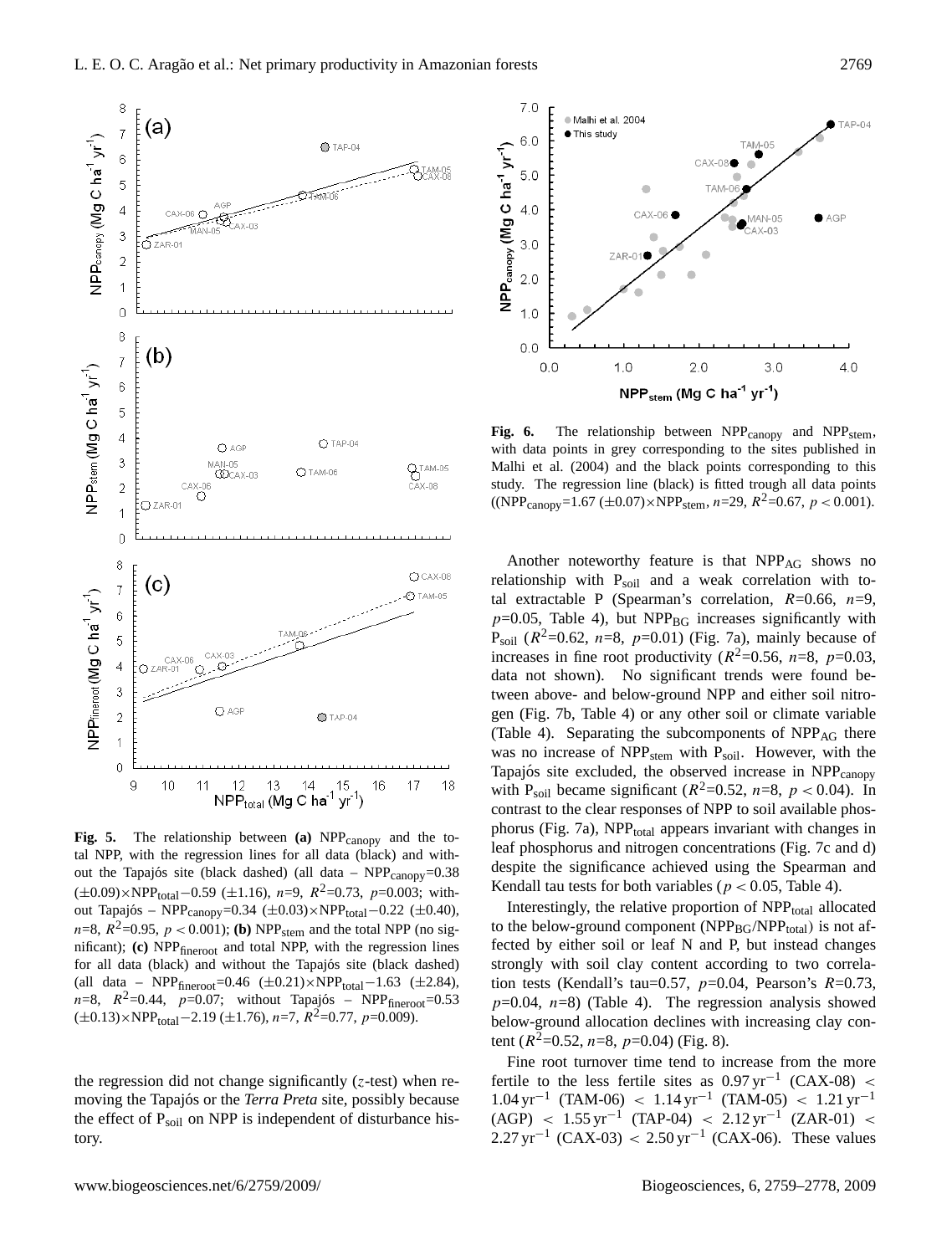

Fig. 7. (a) The relationship between NPP<sub>total</sub> (open circles) and its above- (dark grey squares) and below-ground (light grey triangles) components and soil available phosphorus ( $P_{\text{available}}$ ). The linear regression equation for the significant relationship between NPP<sub>total</sub> and P<sub>available</sub> (black line) is: NPP<sub>total</sub>=0.09 ( $\pm$ 0.03)×P<sub>available</sub>+10.66 ( $\pm$ 1.04) ( $R^2$ =0.54,  $n=9$ ,  $p=0.03$ ), and NPP<sub>BG</sub> and P<sub>available</sub> is:  $NPP_{BG}=0.07 \ (\pm 0.02) \times P_{available}+3.10 \ (\pm 0.74) \ (R^2=0.62, n=8, p=0.02)$ . (b) The relationship between  $NPP_{total}$  (open circles) and its above-(dark grey squares) and below-ground (light grey triangles) components and soil nitrogen concentration (N<sub>soil</sub>). (c) The relationship between NPPtotal (open circles) and its above- (dark grey squares) and below-ground (light grey triangles) components and leaf phosphorus concentration (P<sub>leaf</sub>). **(d)** The relationship between NPP<sub>total</sub> (open circles) and its above- (dark grey squares) and below-ground (light grey triangles) components and leaf nitrogen concentration ( $N_{leaf}$ ). The relationships for (a), (b) and (c) were no significant for all variables analysed.

are best related with log transformed  $P_{\text{soil}}$  ( $R^2=0.74$ ,  $n=8$ ,  $p=0.006$ ), however other soil attributes such as N, cation exchange capacity (CEC) and total extractable P are also significantly correlated with root turnover (Table 4). The relationship between  $P_{\text{solid}}$  and root turnover is non-linear and follows a power function (Fig. 9).

## **5 Discussion**

The  $NPP_{AG}$  and  $NPP_{BG}$  values presented in this study for Amazonia are within the range of values reported for other tropical forests (Clark et al., 2001a). However, the average NPP<sub>total</sub> for the ten sites analysed here  $(12.8 \pm 0.9 \text{ Mg C} \text{ ha}^{-1} \text{ yr}^{-1})$  is significantly greater than the value reported by Luyssaert et al. (2007)  $(8.64\pm0.2 \text{ Mg C ha}^{-1} \text{ yr}^{-1})$  for 29 tropical humid evergreen forests across the globe which conspicuously lacked Amazon data (z-test,  $p < 0.001$ ).

The NPP<sub>canopy</sub> for most of the sites analysed here falls near the average value of 51 old growth-forest plots in Amazonia,  $4.3\pm0.9$  Mg C ha<sup>-1</sup> yr<sup>-1</sup> (Chave et al., 2009). Canopy productivity (NPP<sub>canopy</sub>) is likely to be underestimated when estimated from litterfall measurements. This problem arises because part of the produced material can decompose or be consumed by herbivores before hitting the ground (Clark et al., 2001b). Corrections can be applied to adjust these effects (Keeling and Phillips, 2007). However, here we did not attempt to correct our values as the rates of decomposition and herbivory may increase from the driest to the wettest sites, and may increase with soil fertility, which would introduce uncertainties that cannot be accounted for in our analysis. We expect that the underestimation of canopy productivity may be larger at AGP-01 and AGP-02, due to the higher rainfall and lack of dry season in comparison to the other sites. Another source of uncertainty is the production of palm litter, especially at TAM-06, that was not accounted for in this study but which would increase our litterfall estimations for this site, and to a lesser degree at AGP-01 and AGP-02.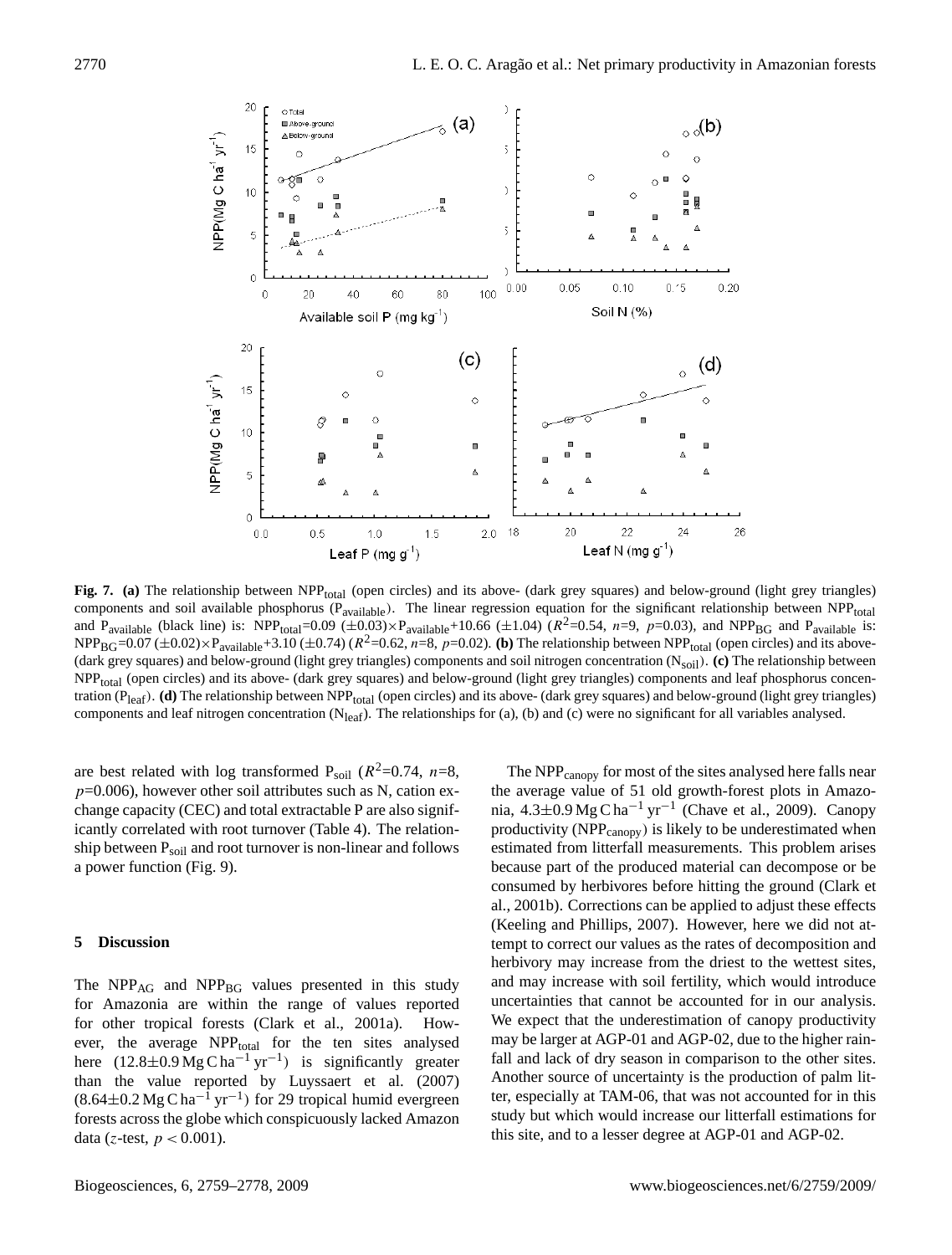**Table 4.** Spearman's rank correlation, Kendall's tau and Pearson's product-moment correlation between total NPP, its above- and belowground components and the environmental variables. Bold values are significant at 95% confidence interval and negative values indicate an inverse correlation.

| Variables                                  |                               |                  |          | Spearman rank    |                  |          | Kendall tau      |                  | Pearson product-moment |                  |                  |  |
|--------------------------------------------|-------------------------------|------------------|----------|------------------|------------------|----------|------------------|------------------|------------------------|------------------|------------------|--|
| Dependent                                  | Independent                   | $\boldsymbol{n}$ | r        | $\boldsymbol{t}$ | $\boldsymbol{p}$ | Tau      | $\boldsymbol{Z}$ | $\boldsymbol{p}$ | $r^2$                  | $\boldsymbol{t}$ | $\boldsymbol{p}$ |  |
| $\ensuremath{\mathsf{NPP}_{\mathsf{AG}}}$  | P <sub>soil</sub>             | 9                | 0.59     | 1.95             | 0.09             | 0.31     | 1.16             | 0.24             | 0.32                   | 0.90             | 0.40             |  |
| NPP <sub>AG</sub>                          | $N_{\text{soil}}$             | 9                | 0.54     | 1.72             | 0.13             | 0.35     | 1.33             | 0.18             | 0.46                   | 1.36             | 0.22             |  |
| $\ensuremath{\mathsf{NPP}_{\mathsf{AG}}}$  | P <sub>leaf</sub>             | $\tau$           | 0.64     | 1.88             | 0.12             | 0.43     | 1.35             | 0.18             | 0.24                   | 0.56             | 0.60             |  |
| $\ensuremath{\mathsf{NPP}_{\mathsf{AG}}}$  | N <sub>leaf</sub>             | $\tau$           | 0.61     | 1.71             | 0.15             | 0.43     | 1.35             | 0.18             | 0.59                   | 1.63             | 0.16             |  |
| $\ensuremath{\mathsf{NPP}_{\mathsf{AG}}}$  | Clay                          | 9                | 0.28     | 0.78             | 0.46             | 0.17     | 0.63             | 0.53             | 0.50                   | 1.54             | 0.17             |  |
| $\ensuremath{\mathsf{NPP}_{\mathsf{AG}}}$  | <b>CEC</b>                    | 9                | 0.63     | 2.17             | 0.07             | 0.50     | 1.88             | 0.06             | 0.35                   | 1.00             | 0.35             |  |
| NPP <sub>AG</sub>                          | Sum of the bases              | $\,8\,$          | 0.00     | 0.00             | 1.00             | $0.00\,$ | 0.00             | 1.00             | 0.14                   | 0.34             | 0.74             |  |
| $\ensuremath{\mathsf{NPP}_{\mathsf{AG}}}$  | % Base saturation             | 8                | $-0.33$  | $-0.87$          | 0.42             | $-0.29$  | $-0.99$          | 0.32             | 0.44                   | $-1.21$          | 0.27             |  |
| $\ensuremath{\mathsf{NPP}_{\mathsf{AG}}}$  | Ca <sub>soil</sub>            | 9                | $0.07\,$ | 0.18             | 0.86             | 0.00     | 0.00             | 1.00             | 0.19                   | 0.52             | 0.62             |  |
| $\ensuremath{\mathsf{NPP}_{\mathsf{AG}}}$  | $\mathbf{K}_{\text{soil}}$    | 8                | $-0.11$  | $-0.27$          | 0.80             | $-0.11$  | $-0.38$          | 0.71             | 0.31                   | $-0.80$          | 0.45             |  |
| $\ensuremath{\mathsf{NPP}_{\mathsf{AG}}}$  | Mgsoil                        | 8                | 0.05     | 0.12             | 0.91             | 0.00     | 0.00             | 1.00             | 0.12                   | 0.30             | 0.77             |  |
| NPP <sub>AG</sub>                          | P <sub>extractable</sub>      | 9                | 0.66     | 2.33             | 0.05             | 0.42     | 1.59             | 0.11             | 0.33                   | 0.93             | 0.38             |  |
| $\ensuremath{\mathsf{NPP}_{\mathsf{AG}}}$  | Nasoil                        | 8                | $-0.48$  | $-1.35$          | 0.23             | $-0.37$  | $-1.28$          | 0.20             | 0.39                   | $-1.05$          | 0.33             |  |
| $\ensuremath{\mathsf{NPP}_{\mathsf{AG}}}$  | $\mathrm{Al}_\mathrm{soil}$   | $\tau$           | 0.61     | 1.71             | 0.15             | 0.43     | 1.35             | 0.18             | 0.43                   | 1.07             | 0.33             |  |
| $\ensuremath{\mathsf{NPP}_{\mathsf{AG}}}$  | Nleaf unit area               | 9                | 0.57     | 1.83             | 0.11             | 0.48     | 1.80             | 0.07             | 0.46                   | 1.35             | 0.22             |  |
| $\ensuremath{\mathsf{NPP}_{\mathsf{AG}}}$  | Pleaf unit area               | 9                | 0.50     | 1.54             | 0.17             | 0.42     | 1.59             | 0.11             | 0.39                   | 1.12             | 0.30             |  |
| $\ensuremath{\mathsf{NPP}_{\mathsf{AG}}}$  | Rainfall                      | 9                | $-0.27$  | $-0.75$          | 0.48             | $-0.21$  | $-0.79$          | 0.43             | 0.59                   | $-1.95$          | 0.09             |  |
| $\ensuremath{\mathsf{NPP}_{\mathsf{AG}}}$  | Temperature                   | 9                | $-0.27$  | $-0.75$          | 0.48             | $-0.15$  | $-0.56$          | 0.57             | 0.16                   | $-0.42$          | 0.69             |  |
| $\ensuremath{\mathsf{NPP}_{\mathsf{AG}}}$  | <b>DSL</b>                    | 9                | 0.36     | 1.02             | 0.34             | 0.27     | 1.01             | 0.31             | 0.49                   | 1.48             | 0.18             |  |
| $\ensuremath{\mathsf{NPP}_{\mathsf{BG}}}$  | P <sub>soil</sub>             | 8                | 0.51     | 1.47             | 0.19             | 0.25     | 0.88             | 0.38             | 0.79                   | 3.14             | 0.02             |  |
| $\ensuremath{\mathsf{NPP}_{\mathsf{BG}}}$  | $N_{\text{soil}}$             | 8                | 0.43     | 1.18             | 0.28             | 0.22     | 0.77             | 0.44             | 0.41                   | 1.10             | 0.31             |  |
| NPP <sub>BG</sub>                          | $P_{leaf}$                    | 6                | 0.43     | 0.95             | 0.40             | 0.20     | 0.56             | 0.57             | 0.36                   | 0.77             | 0.48             |  |
| $\ensuremath{\mathsf{NPP}_{\mathsf{BG}}}$  | $N_{leaf}$                    | 6                | 0.66     | 1.74             | 0.16             | 0.47     | 1.32             | 0.19             | 0.60                   | 1.51             | 0.21             |  |
| $\ensuremath{\mathsf{NPP}_{\mathsf{BG}}}$  | Clay                          | 8                | $-0.40$  | $-1.08$          | 0.32             | $-0.29$  | $-0.99$          | 0.32             | 0.39                   | $-1.03$          | 0.34             |  |
| NPP <sub>BG</sub>                          | <b>CEC</b>                    | 8                | 0.31     | 0.80             | 0.46             | 0.21     | 0.74             | 0.46             | 0.66                   | 2.15             | 0.07             |  |
| $\ensuremath{\mathsf{NPP}_{\mathsf{BG}}}$  | Sum of the bases              | $\overline{7}$   | 0.14     | 0.32             | 0.76             | 0.05     | 0.15             | 0.88             | 0.54                   | 1.45             | 0.21             |  |
| $\ensuremath{\mathsf{NPP}_{\mathsf{BG}}}$  | % Base saturation             | 7                | 0.07     | 0.16             | 0.88             | 0.05     | 0.15             | 0.88             | 0.03                   | $-0.06$          | 0.96             |  |
| NPP <sub>BG</sub>                          | Ca <sub>soil</sub>            | 8                | 0.05     | 0.12             | 0.91             | $-0.07$  | $-0.25$          | 0.80             | 0.60                   | 1.82             | 0.12             |  |
| NPP <sub>BG</sub>                          | $\rm K_{soi1}$                | 7                | $-0.04$  | $-0.08$          | 0.94             | $-0.05$  | $-0.15$          | 0.88             | 0.08                   | $-0.19$          | 0.86             |  |
| $\ensuremath{\mathsf{NPP}_{\mathsf{BG}}}$  | Mg <sub>soil</sub>            | $\boldsymbol{7}$ | 0.07     | 0.16             | 0.88             | $-0.05$  | $-0.15$          | 0.88             | 0.44                   | 1.08             | 0.33             |  |
| $\ensuremath{\mathsf{NPP}_{\mathsf{BG}}}$  | $P_{\text{extractable}}$      | 8                | 0.44     | 1.21             | 0.27             | 0.33     | 1.13             | 0.26             | 0.60                   | 1.84             | 0.12             |  |
| $NPP_{BG}$                                 | Nasoil                        | $\overline{7}$   | 0.23     | 0.54             | 0.61             | 0.20     | 0.62             | 0.54             | 0.06                   | 0.13             | 0.90             |  |
| $\ensuremath{\mathsf{NPP}_{\mathsf{BG}}}$  | $\mathrm{Al}_{\mathrm{soil}}$ | 6                | $-0.26$  | $-0.53$          | 0.62             | $-0.20$  | $-0.56$          | 0.57             | 0.06                   | 0.12             | 0.91             |  |
| $\ensuremath{\mathsf{NPP}_{\mathsf{BG}}}$  | N <sub>leaf</sub> unit area   | 8                | 0.04     | 0.09             | 0.93             | 0.11     | 0.38             | 0.71             | 0.28                   | $-0.71$          | 0.50             |  |
| $\ensuremath{\mathsf{NPP}_{\mathsf{BG}}}$  | Pleaf unit area               | 8                | $-0.01$  | $-0.03$          | 0.98             | $-0.04$  | $-0.13$          | 0.90             | 0.09                   | $-0.21$          | 0.84             |  |
| $\ensuremath{\mathsf{NPP}_{\mathsf{BG}}}$  | Rainfall                      | 8                | $-0.19$  | $-0.46$          | 0.66             | $-0.12$  | $-0.41$          | 0.68             | 0.04                   | $-0.11$          | 0.92             |  |
| $\ensuremath{\mathsf{NPP}_{\mathsf{BG}}}$  | Temperature                   | 8                | 0.01     | 0.03             | 0.98             | 0.04     | 0.14             | 0.89             | 0.04                   | 0.10             | 0.92             |  |
| $\ensuremath{\mathsf{NPP}_{\mathsf{BG}}}$  | $\operatorname{DSL}$          | 8                | 0.19     | 0.46             | 0.66             | 0.12     | 0.41             | 0.68             | 0.34                   | 0.90             | 0.41             |  |
| $\mbox{NPP}_{\mbox{\small total}}$         | $P_{\text{soil}}$             | 9                | 0.73     | 2.81             | 0.03             | 0.54     | 2.01             | 0.04             | 0.73                   | 2.85             | 0.02             |  |
| $\ensuremath{\mathsf{NPP}_{\text{total}}}$ | $N_{\text{soil}}$             | 9                | 0.57     | 1.84             | 0.11             | 0.47     | 1.77             | $0.08\,$         | 0.54                   | 1.71             | 0.13             |  |
| $\ensuremath{\mathsf{NPP}_{\text{total}}}$ | $P_{leaf}$                    | 7                | 0.75     | 2.54             | 0.05             | 0.62     | 1.95             | 0.05             | 0.44                   | 1.09             | 0.32             |  |
| NPP <sub>total</sub>                       | $N_{leaf}$                    | 7                | 0.89     | 4.43             | 0.01             | 0.81     | 2.55             | 0.01             | 0.85                   | 3.59             | 0.02             |  |
| NPP <sub>total</sub>                       | Clay                          | 9                | 0.00     | 0.00             | 1.00             | $-0.06$  | $-0.21$          | 0.83             | 0.06                   | 0.17             | 0.87             |  |
| NPP <sub>total</sub>                       | CEC                           | 9                | 0.63     | 2.17             | 0.07             | 0.50     | 1.88             | 0.06             | 0.67                   | 2.41             | 0.05             |  |
| NPP <sub>total</sub>                       | Sum of the bases              | 8                | 0.21     | 0.54             | 0.61             | 0.14     | 0.49             | 0.62             | 0.47                   | 1.29             | 0.24             |  |
| NPP <sub>total</sub>                       | % Base saturation             | 8                | $-0.19$  | $-0.48$          | 0.65             | $-0.14$  | $-0.49$          | 0.62             | 0.28                   | $-0.70$          | 0.51             |  |
| $\mbox{NPP}_{\mbox{\small total}}$         | Ca <sub>soil</sub>            | 9                | 0.17     | 0.45             | 0.67             | 0.11     | 0.42             | 0.68             | 0.53                   | 1.65             | 0.14             |  |
| NPP <sub>total</sub>                       | $K_{\rm soil}$                | 8                | 0.01     | 0.03             | 0.98             | 0.04     | 0.13             | 0.90             | 0.22                   | $-0.55$          | 0.60             |  |
| $\ensuremath{\mathsf{NPP}_{\text{total}}}$ | Mg <sub>soil</sub>            | 8                | 0.24     | 0.60             | 0.57             | 0.14     | 0.49             | 0.62             | 0.39                   | 1.03             | 0.34             |  |
| $\ensuremath{\mathsf{NPP}_{\text{total}}}$ | P <sub>extractable</sub>      | 9                | 0.78     | 3.28             | 0.01             | 0.65     | 2.43             | 0.02             | 0.62                   | 2.11             | $0.07\,$         |  |
| $\ensuremath{\mathsf{NPP}_{\text{total}}}$ | Na <sub>soil</sub>            | 8                | $-0.30$  | $-0.77$          | 0.47             | $-0.22$  | $-0.77$          | 0.44             | 0.24                   | $-0.61$          | 0.56             |  |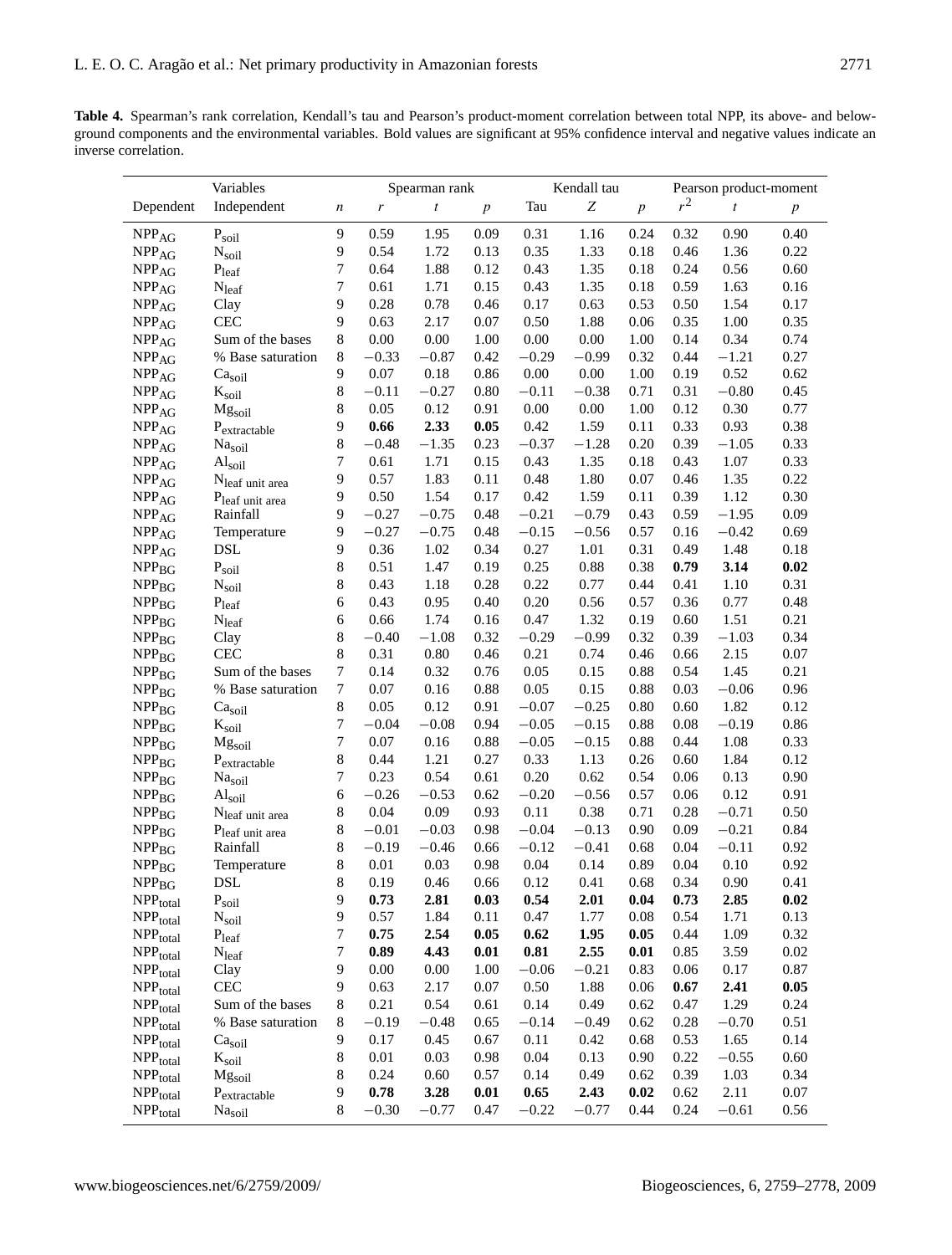## **Table 4.** Continued.

| Variables                                                                                      |                              |                  |         | Spearman rank    |                  |         | Kendall tau |                | Pearson product-moment |                  |                |  |
|------------------------------------------------------------------------------------------------|------------------------------|------------------|---------|------------------|------------------|---------|-------------|----------------|------------------------|------------------|----------------|--|
| Dependent                                                                                      | Independent                  | $\boldsymbol{n}$ | r       | $\boldsymbol{t}$ | $\boldsymbol{p}$ | Tau     | Z           | $\overline{p}$ | $r^2$                  | $\boldsymbol{t}$ | $\overline{p}$ |  |
| NPP <sub>total</sub>                                                                           | Al <sub>soil</sub>           | $\tau$           | 0.50    | 1.29             | 0.25             | 0.43    | 1.35        | 0.18           | 0.37                   | 0.90             | 0.41           |  |
| $\ensuremath{\mathsf{NPP}_{\text{total}}}$                                                     | N <sub>leaf</sub> unit area  | 9                | 0.38    | 1.10             | 0.31             | 0.37    | 1.37        | 0.17           | 0.11                   | 0.29             | 0.78           |  |
| $\ensuremath{\mathsf{NPP}_{\text{total}}}$                                                     | Pleaf unit area              | 9                | 0.32    | 0.89             | 0.40             | 0.31    | 1.16        | 0.24           | 0.21                   | 0.58             | 0.58           |  |
| $\ensuremath{\mathsf{NPP}_{\text{total}}}$                                                     | Rainfall                     | 9                | $-0.25$ | $-0.68$          | 0.52             | $-0.21$ | $-0.79$     | 0.43           | 0.41                   | $-1.17$          | 0.28           |  |
| $\ensuremath{\mathsf{NPP}_{\text{total}}}$                                                     | Temperature                  | 9                | $-0.21$ | $-0.58$          | 0.58             | $-0.15$ | $-0.56$     | 0.57           | 0.13                   | $-0.34$          | 0.75           |  |
| $\ensuremath{\mathsf{NPP}_{\text{total}}}$                                                     | <b>DSL</b>                   | 9                | 0.50    | 1.55             | 0.17             | 0.39    | 1.46        | 0.14           | 0.55                   | 1.73             | 0.13           |  |
| NPP <sub>BG</sub> /NPP <sub>total</sub>                                                        | P <sub>soil</sub>            | 8                | 0.44    | 1.21             | 0.27             | 0.33    | 1.13        | 0.26           | 0.20                   | 0.45             | 0.26           |  |
| NPP <sub>BG</sub> /NPP <sub>total</sub>                                                        | $N_{\rm soil}$               | 8                | 0.30    | 0.77             | 0.47             | 0.22    | 0.77        | 0.44           | 0.00                   | 0.01             | 0.99           |  |
| NPP <sub>BG</sub> /NPP <sub>total</sub>                                                        | $\mathbf{P}_{leaf}$          | 6                | 0.43    | 0.95             | 0.40             | 0.20    | 0.56        | 0.57           | 0.04                   | 0.20             | 0.71           |  |
| NPP <sub>BG</sub> /NPP <sub>total</sub>                                                        | $N_{leaf}$                   | 6                | 0.43    | 0.95             | 0.40             | 0.20    | 0.56        | 0.57           | 0.05                   | 0.23             | 0.66           |  |
| NPP <sub>BG</sub> /NPP <sub>total</sub>                                                        | Clay                         | $\,$ 8 $\,$      | $-0.67$ | $-2.19$          | 0.07             | $-0.57$ | $-1.98$     | 0.05           | 0.53                   | 0.72             | 0.04           |  |
| NPP <sub>BG</sub> /NPP <sub>total</sub>                                                        | <b>CEC</b>                   | $\,$ 8 $\,$      | 0.12    | 0.29             | 0.78             | 0.07    | 0.25        | 0.80           | 0.09                   | 0.29             | 0.48           |  |
| NPP <sub>BG</sub> /NPP <sub>total</sub>                                                        | Sum of the bases             | $\overline{7}$   | 0.32    | 0.76             | 0.48             | 0.24    | 0.75        | 0.45           | 0.15                   | 0.38             | 0.40           |  |
| NPP <sub>BG</sub> /NPP <sub>total</sub>                                                        | % Base saturation            | 7                | 0.39    | 0.96             | 0.38             | 0.24    | 0.75        | 0.45           | 0.13                   | 0.37             | 0.42           |  |
| NPP <sub>BG</sub> /NPP <sub>total</sub>                                                        | Ca <sub>soil</sub>           | 8                | 0.29    | 0.73             | 0.49             | 0.21    | 0.74        | 0.46           | 0.15                   | 0.38             | 0.35           |  |
| NPP <sub>BG</sub> /NPP <sub>total</sub>                                                        | $K_{\text{soil}}$            | 7                | 0.29    | 0.67             | 0.53             | 0.14    | 0.45        | 0.65           | 0.04                   | 0.19             | 0.69           |  |
| NPP <sub>BG</sub> /NPP <sub>total</sub>                                                        | Mg <sub>soil</sub>           | 7                | 0.21    | 0.49             | 0.64             | 0.14    | 0.45        | 0.65           | 0.10                   | 0.31             | 0.50           |  |
| NPP <sub>BG</sub> /NPP <sub>total</sub>                                                        | $P_{\text{extractable}}$     | $\,8\,$          | 0.18    | 0.45             | 0.67             | 0.11    | 0.38        | 0.71           | 0.08                   | 0.28             | 0.51           |  |
| NPP <sub>BG</sub> /NPP <sub>total</sub>                                                        | Na <sub>soil</sub>           | 7                | 0.27    | 0.63             | 0.56             | 0.20    | 0.62        | 0.54           | 0.09                   | 0.30             | 0.51           |  |
| NPP <sub>BG</sub> /NPP <sub>total</sub>                                                        | Al <sub>soil</sub>           | 6                | $-0.54$ | $-1.29$          | 0.27             | $-0.47$ | $-1.32$     | 0.19           | 0.14                   | 0.37             | 0.47           |  |
| NPP <sub>BG</sub> /NPP <sub>total</sub>                                                        | N <sub>leaf</sub> unit area  | $\,$ 8 $\,$      | $-0.40$ | $-1.05$          | 0.33             | $-0.33$ | $-1.13$     | 0.26           | 0.31                   | 0.56             | 0.15           |  |
| NPP <sub>BG</sub> /NPP <sub>total</sub>                                                        | Pleaf unit area              | 8                | $-0.40$ | $-1.05$          | 0.33             | $-0.33$ | $-1.13$     | 0.26           | 0.11                   | 0.33             | 0.43           |  |
| NPP <sub>BG</sub> /NPP <sub>total</sub>                                                        | Rainfall                     | 8                | 0.30    | 0.76             | 0.48             | 0.28    | 0.96        | 0.34           | 0.10                   | 0.32             | 0.44           |  |
| $\ensuremath{\mathsf{NPP}_{\text{BG}}}\xspace/\ensuremath{\mathsf{NPP}_{\text{total}}}\xspace$ | Temperature                  | 8                | $-0.10$ | $-0.24$          | 0.82             | $-0.04$ | $-0.14$     | 0.89           | 0.01                   | 0.07             | 0.86           |  |
| NPP <sub>BG</sub> /NPP <sub>total</sub>                                                        | <b>DSL</b>                   | 8                | $-0.30$ | $-0.76$          | 0.48             | $-0.28$ | $-0.96$     | 0.34           | 0.00                   | 0.01             | 0.98           |  |
| Rootturnover                                                                                   | $\mathrm{P}_{\mathrm{soil}}$ | 8                | $-0.99$ | $-22.32$         | 0.00             | $-0.98$ | $-3.40$     | 0.00           | 0.70                   | $-2.41$          | 0.05           |  |
| Rootturnover                                                                                   | $N_{\text{soil}}$            | 8                | $-0.92$ | $-5.58$          | 0.00             | $-0.82$ | $-2.82$     | 0.00           | 0.84                   | $-3.74$          | 0.01           |  |
| Rootturnover                                                                                   | $P_{leaf}$                   | 6                | $-1.00$ | $\equiv$         | $\equiv$         | $-1.00$ | $-2.82$     | 0.00           | 0.79                   | $-2.56$          | 0.06           |  |
| Rootturnover                                                                                   | N <sub>leaf</sub>            | 6                | $-0.83$ | $-2.96$          | 0.04             | $-0.73$ | $-2.07$     | 0.04           | 0.74                   | $-2.17$          | 0.10           |  |
| Rootturnover                                                                                   | Clay                         | 8                | 0.21    | 0.54             | 0.61             | 0.14    | 0.49        | 0.62           | 0.02                   | $-0.04$          | 0.97           |  |
| Rootturnover                                                                                   | <b>CEC</b>                   | 8                | $-0.83$ | $-3.69$          | 0.01             | $-0.64$ | $-2.23$     | 0.03           | 0.71                   | $-2.50$          | 0.05           |  |
| Rootturnover                                                                                   | Sum of the bases             | 7                | $-0.61$ | $-1.71$          | 0.15             | $-0.52$ | $-1.65$     | 0.10           | 0.59                   | $-1.63$          | 0.16           |  |
| Rootturnover                                                                                   | % Base saturation            | 7                | $-0.04$ | $-0.08$          | 0.94             | 0.05    | 0.15        | 0.88           | 0.06                   | 0.13             | 0.90           |  |
| Rootturnover                                                                                   | Ca <sub>soil</sub>           | 8                | $-0.60$ | $-1.81$          | 0.12             | $-0.50$ | $-1.73$     | 0.08           | 0.62                   | $-1.94$          | 0.10           |  |
| Rootturnover                                                                                   | $K_{\text{soil}}$            | 7                | $-0.36$ | $-0.85$          | 0.43             | $-0.24$ | $-0.75$     | 0.45           | 0.25                   | $-0.57$          | 0.59           |  |
| Root <sub>turnover</sub>                                                                       | Mgsoil                       | 7                | $-0.57$ | $-1.56$          | 0.18             | $-0.43$ | $-1.35$     | 0.18           | 0.57                   | $-1.55$          | 0.18           |  |
| Rootturnover                                                                                   | $P_{\text{extractable}}$     | $\,8\,$          | $-0.90$ | $-5.01$          | 0.00             | $-0.76$ | $-2.65$     | 0.01           | 0.78                   | $-3.08$          | $0.02\,$       |  |
| Rootturnover                                                                                   | Nasoil                       | 7                | 0.34    | 0.81             | 0.45             | 0.29    | 0.92        | 0.36           | 0.63                   | 1.82             | 0.13           |  |
| $Root_{turnover}$                                                                              | Al <sub>soil</sub>           | 6                | $-0.26$ | $-0.53$          | 0.62             | $-0.20$ | $-0.56$     | 0.57           | 0.44                   | $-0.99$          | 0.38           |  |
| Rootturnover                                                                                   | N <sub>leaf</sub> unit area  | 8                | $-0.28$ | $-0.70$          | 0.51             | $-0.25$ | $-0.88$     | 0.38           | 0.12                   | $-0.31$          | 0.77           |  |
| Root <sub>turnover</sub>                                                                       | Pleaf unit area              | 8                | $-0.32$ | $-0.84$          | 0.43             | $-0.40$ | $-1.39$     | 0.17           | 0.45                   | $-1.25$          | 0.26           |  |
| Rootturnover                                                                                   | Rainfall                     | 8                | $-0.16$ | $-0.40$          | 0.70             | $-0.04$ | $-0.14$     | 0.89           | 0.03                   | $-0.08$          | 0.94           |  |
| Root <sub>turnover</sub>                                                                       | Temperature                  | 8                | 0.43    | 1.17             | 0.28             | 0.43    | 1.50        | 0.13           | 0.48                   | 1.34             | 0.23           |  |
| Rootturnover                                                                                   | DSL                          | 8                | 0.16    | 0.40             | 0.70             | 0.04    | 0.14        | 0.89           | 0.00                   | $-0.01$          | 0.99           |  |

The NPP<sub>AG</sub> for the TAP-04 site is the second highest among all tropical sites evaluated by Clark et al. (2001a). This site also has the highest value of NPP<sub>canopy</sub> when compared with other old-growth Amazonian forests (Chave et al., 2009). Pyle et al. (2008) and Malhi et al. (2009) suggested that the Tapajós forest is in disequilibrium as a consequence of large scale natural disturbance in this area in the 1990s. The increase of canopy opening, as a consequence of disturbance, is likely to increase competition for light, favour species and individuals with disproportionate stem allocation and new leaf production, and thus lead to increased above-ground allocation. Therefore, this site should be interpreted with caution in our analysis of old-growth Amazonian forests.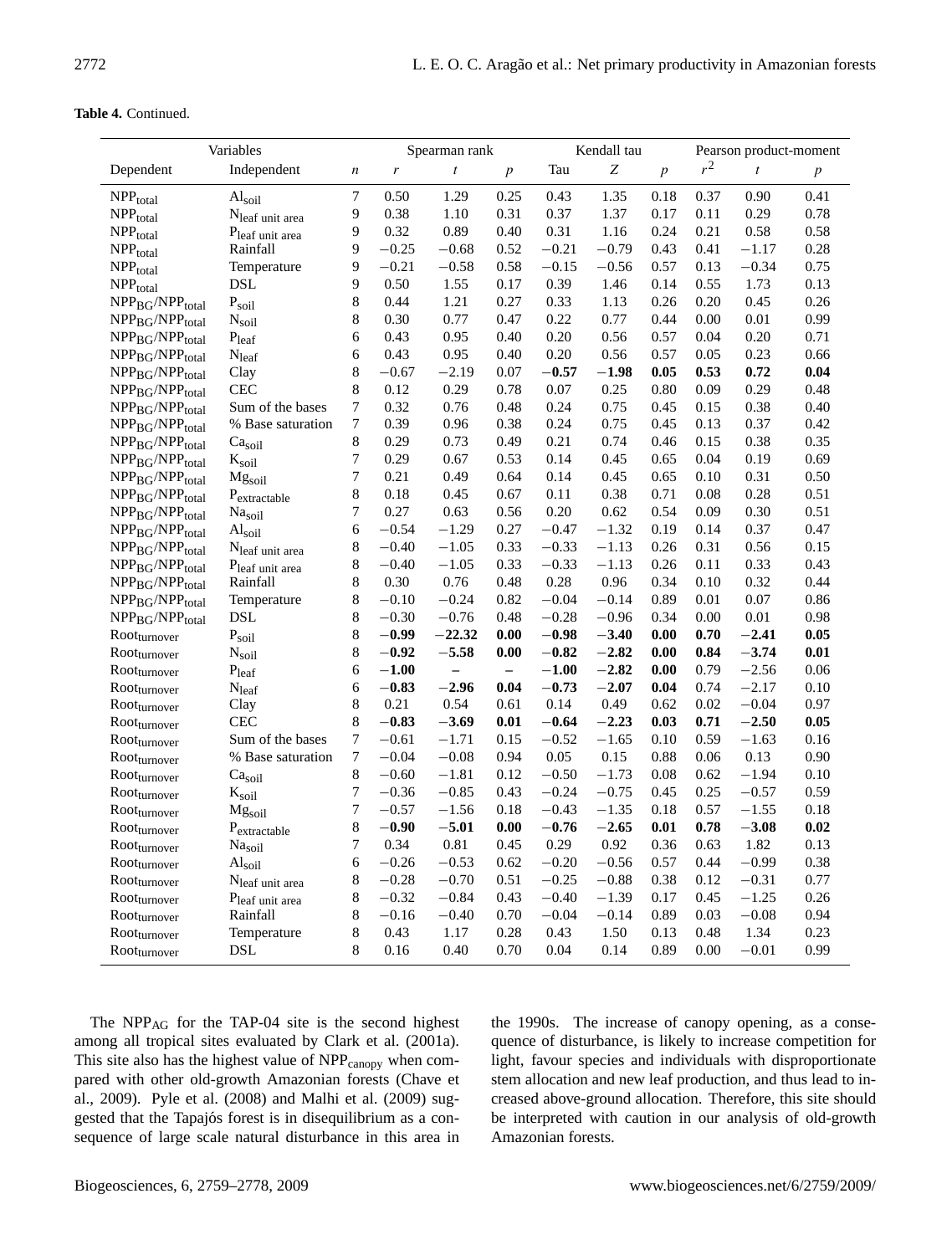

**Fig. 8.** The relationship between the proportion of NPP<sub>total</sub> allocated below-ground (NPP<sub>BG</sub>/NPP<sub>total</sub>) and (a) available soil phosphorus concentration and **(b)** soil clay content. The regression line in black indicates a significant relationship ((NPP<sub>BG</sub>/NPP<sub>total</sub>)=−0.0022 (±0.001)× Clay+0.45 ( $\pm$ 0.04),  $R^2$ =0.53, n=8, p=0.04).

## 5.1 How do NPP<sub>AG</sub> and NPP<sub>BG</sub> and their subcompo**nents vary with NPP**<sub>total</sub>?

Both NPP<sub>AG</sub> and NPP<sub>BG</sub> increase with the increase of  $NPP_{total}$ . This pattern follows the hypothesis proposed by Nadelhoffer et al. (1985) where fine root production increases in direct proportion to increases in above-ground production. The mechanisms causing the overall increase of  $NPP<sub>total</sub>$  were not evaluated.  $NPP<sub>total</sub>$  can be expressed as the total amount of C entering the system through gross primary productivity (GPP) or photosynthesis multiplied by the carbon use efficiency (CUE=NPP/GPP). Hence, higher NPP sites must have either higher GPP, greater CUE (i.e. less autotrophic respiration), or both.

Our results also indicated that NPP<sub>canopy</sub> and NPP<sub>fineroot</sub> increase with  $NPP_{total}$ , while  $NPP_{stem}$  shows less variation. Hence NPP<sub>stem</sub> appears to be a weak predictor of NPP<sub>total</sub>. On the other hand, the strong empirical relation found between  $NPP_{total}$  and  $NPP_{canopy}$  points towards  $NPP_{canopy}$  as perhaps being the most suitable simple predictor of NPP<sub>total</sub> of Amazonian undisturbed *terra firme* forests. Even if litterfall production is systematically underestimated by field measurements (Clark et al., 2001b) the use of a multiplier, such as 1.613 as proposed by Keeling and Phillips (2007), assuming that decomposition of the material trapped in the trees results in a 38% reduction in the litterfall mass that hits the ground, would not affect the shape of the relationship presented here. However, the slope and intercept of the regression would change in the same proportion. The increase of  $NPP_{\text{canopy}}$  and  $NPP_{\text{fineroot}}$  with  $NPP_{\text{total}}$  indicates invariance in the ratio of NPP<sub>canopy</sub> and NPP<sub>fineroot</sub>. In general, no overall trend was observed for the response of NPP<sub>stem</sub> to changes in NPP<sub>total</sub>, but the site-specific variability observed in the data point towards a greater plasticity in stem allocation. Several studies have suggested that plants tend to maximize growth rates by partitioning carbon to differ-



**Fig. 9.** The relationship between fine root turnover rate (fine root biomass/fine root production) and soil available phosphorus concentration. The regression line in black indicates a power fit (Fine root turnover=12.74  $(\pm 4.75) \times (P_{\text{soil}})^{-0.69(\pm 0.13)}$ ,  $R^2$ =0.86, n=8,  $p < 0.01$ ).

ent compartments to optimize competition for limiting resources (e.g. Cannell and Dewar, 1994; Friend et al., 1994; McConnaughay and Coleman, 1999; Litton et al., 2007).

# 5.2 Is the partitioning between NPP<sub>AG</sub> and NPP<sub>BG</sub> in**variant with changes in NPP**<sub>total</sub>?

The fractional partitioning of  $NPP_{total}$  into its above- and below-ground components seems to be invariant for the dataset analysed. However, the Tapajós site has a much greater allocation above-ground than expected, indicating that disturbance changes allocation pattern in Amazonian forests (Malhi et al., 2009). It is interesting that the partitioning to  $NPP_{BG}$  ( $NPP_{BG}/NPP_{total}$ ) significantly decreases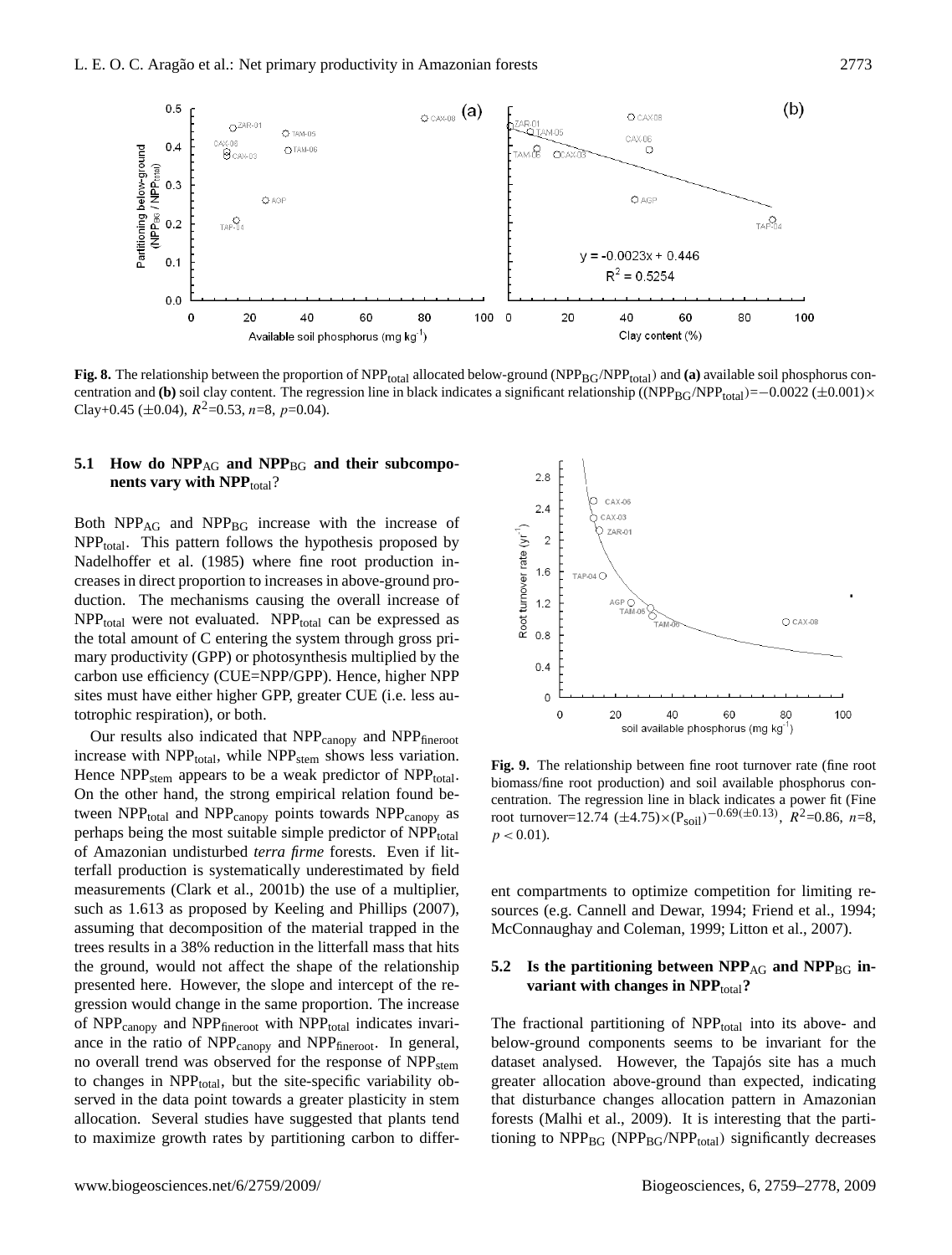with the increase of NPP<sub>stem</sub>, but does not correlate either with  $NPP_{AG}$  or  $NPP_{canopy}$ . Therefore, we expect that sites with higher stem growth have proportionally lower root production. This pattern appears to be driven by sites that have been either disturbed (TAP-04) (Pyle et al., 2008; Malhi et al., 2009) or are very dynamic with high growth and mortality rates (AGP and TAM-06) (Quesada et al., 2009a). The high dynamism of AGP may be related to the undulating topography at these sites. In both cases, these forests are likely to contain few senescent individuals and many juvenile and maturing trees competing strongly for light, favouring allocation of carbon to gaining an improved position in the stand.

## **5.3** Is the partitioning between NPP<sub>stem</sub> and NPP<sub>canopy</sub> **constant?**

Using our data alone we did not find a significant relationship between  $NPP<sub>stem</sub>$  and  $NPP<sub>canopy</sub>$ , but this is mainly due to the high stem and low litterfall production in the Colombian site (AGP). One possible explanation is that this is the wettest site (Table 1), and consequently may have greater decomposition rates than the drier sites and more herbivore activity, leading to underestimation of litterfall. Without considering this site our regression slope was similar to the one found by Malhi et al. (2004). Furthermore, the constant partitioning was retained when we evaluated the two datasets combined. Thus, apart from the Colombian site, the remaining plots are consistent with Malhi's relationship.

Overall it seems that the ratio between  $NPP<sub>stem</sub>$  and NPPcanopy tends to be fairly constant across Amazonian forests, but there may be some variation at regional and local scale due to variation in species composition, allocation patterns, disturbance history, climatic regimes and soil properties.

# **5.4 How does NPP vary with soil and leaf nutrient status?**

 $NPP_{total}$  increases with the availability of soil phosphorus, but does not respond clearly to soil nitrogen. This result supports the hypothesis that soil phosphorus instead of soil nitrogen is the main limiting nutrient of tropical forest productivity (Vitousek, 1982, 1984, 2004; Cuevas and Medina, 1986; Vitousek and Sanford, 1986; Silver, 1994; Reich et al., 1995; MacGrath et al., 2001; Paoli and Curran, 2007; Quesada et al., 2009a).

Another interesting finding is that below-ground production increases with available soil phosphorus. Despite the lack of trend observed for NPP<sub>AG</sub> with soil fertility, we found a significant increase of NPP<sub>canopy</sub>, but no trend in NPP<sub>stem</sub> with soil phosphorus. These results are similar to the conclusions from the work of Nadelhoffer et al. (1985) studying temperate forests. These authors proposed that litterfall and fine-root production increases with forest soil fertility, in their case quantified as soil nitrogen. Moreover, litterfall and

fine-root production may be controlled by the same factors (Raich and Nadelhoffer, 1989). In eastern Amazonian secondary forests, Gehring et al. (1999) reported that increased soil phosphorus tended to disproportionately favour greater leaf production over wood production, decreasing the leaf to wood ratio of fertilized plots in relation to control plots. This is analogous to the response observed in this study.

Absolute below-ground production appears invariant with the increase of soil clay content (although proportional below-ground allocation does decline; see next section). This result is consistent with previous findings for Tapajós site, in which no significant differences were found between fine root production in clay and sandy soils (Silver et al., 2005).

# 5.5 Is the partitioning between NPP<sub>AG</sub> and NPP<sub>BG</sub> in**variant with changes in soil and leaf properties?**

Despite the increase of  $NPP_{total}$  and  $NPP_{fineroot}$  with soil phosphorus, we found that the proportional amount of NPP<sub>total</sub> allocated above- and below-ground  $(NPP<sub>AG</sub>/NPP<sub>total</sub>$  and  $NPP<sub>BG</sub>/NPP<sub>total</sub>$ , respectively) tends to be invariant with soil and leaf nutrient status. This finding again is consistent with the work of Nadelhoffer et al. (1985) in temperate forests, where the ratio of above- to below-ground production did not increase along the nitrogen fertility gradient. This result goes against the source-sink theory (Bloom et al., 1985) where trees should allocate more energy to roots on infertile sites, as this investment in nutrient acquisition should yield increased growth and/or reproduction in a nutrient-limited site. Higher fine root biomass in infertile soils has been reported for the tropics (e.g. Vitousek and Sanford, 1986; Priess et al., 1999; Espeleta and Clark, 2007). However, our results suggest that this pattern is not driven by a greater fractional allocation to root production.

Therefore, we suggest that the observed difference in fine root biomass between high and low fertility soils is a consequence of root turnover rates, which may be higher in higher fertility soils and lower in low fertility soils (Nadelhoffer et al., 1985). This trend seems to be analogous to the observed turnover rates of the above-ground coarse wood productivity across Amazonian plots, where higher productivity sites have also higher turnover rates (Malhi et al., 2004). Our results on fine root turnover rates clearly showed the decline of fine root turnover following the decrease in soil available phosphorus, soil N and CEC, which reinforce this idea. This trend is likely to reflect a higher nutritional quality of fine roots in more fertile soils consequently inducing elevated decomposition rates (Silver and Miya, 2001). For instance, we observed a direct correlation between P<sub>soil</sub> and P<sub>leaf</sub> which indicates the connection between soil and plant nutrient status. On the other hand, soil Al toxicity may restrain root decomposition (Preiss et al., 1999) increasing turnover rates. However, we did not find evidences about the effect of soil Al content on root turnover in this study.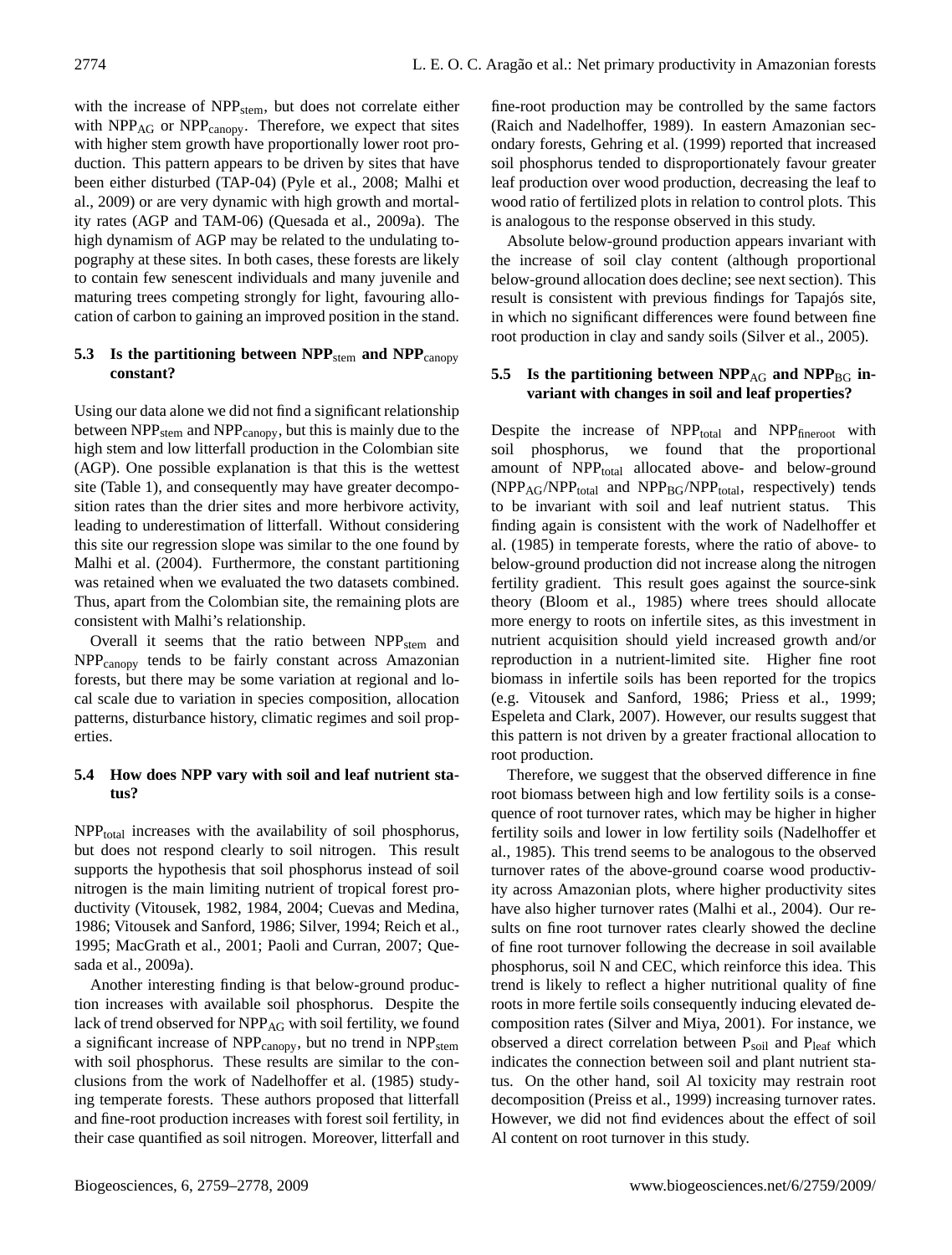The lack of correlation between below-ground allocation and soil phosphorus may be due to the possible underestimation of the above-ground productivity as discussed previously, which would potentially decrease the fractional belowground allocation in more fertile sites. Hence, this result must be interpreted with caution.

According to our results, soil texture, represented here by the proportion of clay in the soil, appears to be more important than soil fertility in determining the proportion of NPP allocated below-ground. Sites with higher clay content tend to allocate a lower proportion of their NPP to belowground. Carvalheiro and Nepstad (1996), studying an eastern Amazonian forest showed that fine-roots may proliferate in soils with low resistance to root penetration, even though levels of available nutrients in the soil are similar to, or lower than, levels in the adjacent soil offering higher resistance. This suggests that sandy soils may favour allocation to below-ground due in part to greater penetrability than clayrich soils. Moreover, poorer water holding capacity of sandy soils, leading to lower water content in these Amazonian soil types (Williams et al., 2002; Luizão et al., 2004), may induce the increase of root productivity to maintain soil water access during dry periods. Metcalfe et al. (2008), demonstrated a significant increase of fine root surface area in an experimental drought plot in Caxiuanã. However, other soil physical attributes could be expected to affect root production and allocation to below-ground. For instance, the waterlogged nature of the plinthosol is likely to inhibit root production and below-ground allocation in plots AGP-01 and AGP-02.

## **6 Conclusions**

Our main results suggest that along a gradient of soil available phosphorus as an indicator of soil fertility (from low fertility to high fertility) in ten lowland Amazonian *terra firme* tropical forest sites:

- 1. total NPP increases, and tends to involve an increase in both above- and below-ground NPP;
- 2. fine litterfall and fine root production increases, while there is no overall trend in stem production, but with substantial site-to-site variability;
- 3. proportional allocation to below-ground  $(NPP_{BG}/$  $NPP<sub>total</sub>$ ) is fairly invariant.

In addition to the effect of soil fertility we also observed that:

- 1. allocation of NPP<sub>total</sub> to below-ground increases with the decrease of soil clay content;
- 2. disturbed and highly dynamic forests appear to prioritize above-ground allocation, with increased NPP<sub>stem</sub> and reduced NPP proportionally allocated to belowground;

3. NPP<sub>stem</sub> seems to be a weak predictor of NPP<sub>total</sub>, while for undisturbed forests NPP<sub>canopy</sub> appears to be a strong predictor of NPP<sub>total</sub>.

This study provides for the first time a spatially extensive assessment of above- and below-ground net primary production in Amazonian forests. However, it is important to note that, despite covering a range of forest types on contrasting soils, our results are based on a sample size of ten sites, and there is the potential for misinterpretation due to some peculiar sites and methodological issues. The conclusions drawn from this investigation will benefit from further testing using more sites not only in Amazonia itself, but also across the tropics. Furthermore, it would be very promising to examine these patterns in disturbed forests. Due to the ongoing deforestation and logging activities, leading to expanding cover of disturbed forests across the tropics, and their different allocation pattern, these ecosystems may have a significant role on regional patterns of production and carbon cycling.

Finally, an obvious question that emerges from this study is: which process is driving the NPP responses across the fertility gradient, an increase in photosynthetic rates, a decrease in autotrophic respiration rates, or both? Data on autotrophic respiration rates are being collected at a number of sites and the quantification of GPP and CUE for these sites is now a specific focus of our research in progress.

*Acknowledgements.* This work was funded by a UK Natural Environment Research Council (NERC) grant (NE/A/S/2003/00608/2) and partially funded through the European Union-funded PAN-AMAZONIA programme. The collection of stem productivity data at TAM, AGP and ZAR was supported by the NERC (NE/D01025X/1). We would like to thank William Farfan and Karina Garcia for helping with installation of the intensive experiments at Tambopata, and Gabriela Lopez-Gonzalez for developing the stem productivity database, with funding from the Gordon and Betty Moore Foundation (grant to RAINFOR) and the School of Geography, University of Leeds. We also thank the Resident Naturalists at Explorer's Inn in Tambopata and field assistants at Caxiuana field station for their valuable help with the processing of root samples. Co-authors are listed in two groups according to their contribution to this work: the first ten co-authors have contributed significantly for the data analysis and writing of this manuscript; the second group is listed alphabetically and are mostly field and lab participants that contributed with essential and substantial effort on data acquisition and sample processing.

Edited by: J. Lloyd

## **References**

Anderson, L. O., Malhi, Y., Ladle, R. J., Aragão, L. E. O. C., Shimabukuro, Y., Phillips, O. L., Baker, T., Costa, A. C. L., Espejo, J. S., Higuchi, N., Laurance, W. F., López-González, G., Monteagudo, A., Núñez-Vargas, P., Peacock, J., Quesada, C. A., and Almeida, S.: Influence of landscape heterogeneity on spatial patterns of wood productivity, wood specific density and above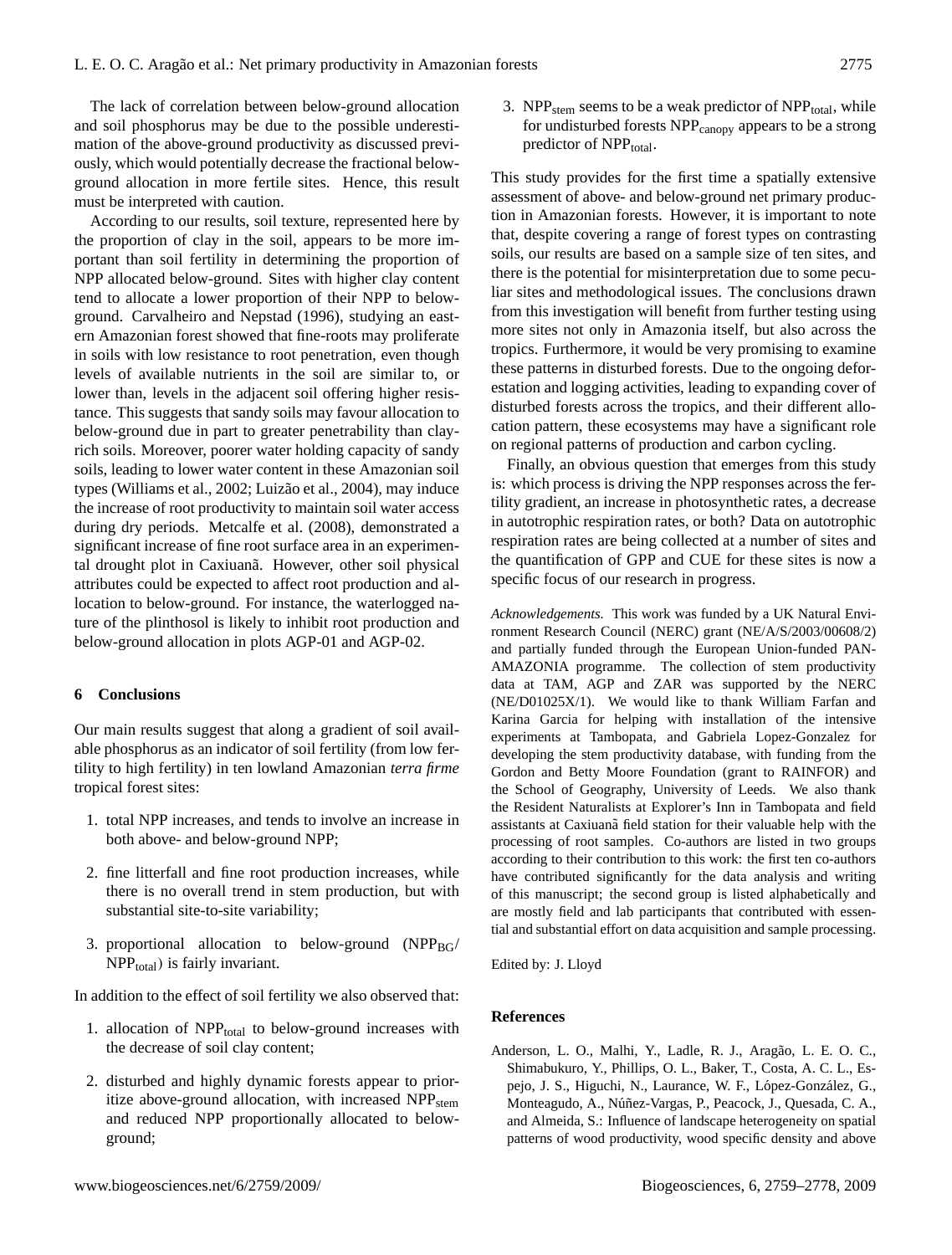ground biomass in Amazonia, Biogeosciences, 6, 1883–1902, 2009,

[http://www.biogeosciences.net/6/1883/2009/.](http://www.biogeosciences.net/6/1883/2009/)

- Araujo, A. C., Nobre, A. D., Kruijt, B., Elbers, J. A., Dallarosa, R., ´ Stefani, P., von Randow, C., Manzi, A. O., Culf, A. D., Gash, J. H. C., Valentini, R., and Kabat, P.: Comparative measurements of carbon dioxide fluxes from two nearby towers in a central Amazonian rainforest: The Manaus LBA site, J. Geophys. Res.- Atmos., 107(D20), 8090, doi:10.1029/2001JD000676, 2002.
- Baker, T. R., Phillips, O. L., Malhi, Y., Almeida, S., Arroyo, L., Di Fiore, A., Erwin, T., Killeen, T. J., Laurance, S. G., Laurance, W. G., Lewis, S., Lloyd, J., Monteagudo, A., Neill, D. A., Patino, S., Pitman, N. C. A., Silva, J. M. N., and Martines, R. V.: Variation in wood density determines spatial patterns in Amazonian forest biomass, Global Change Biol., 10, 545–562, 2004.
- Bartholomé, E. and Belward, A. S.: GLC2000: a new approach to global land cover mapping from Earth observation data, Int. J. Remote Sens., 26, 9, doi:10.1080/01431160412331291297, 2005.
- Bloom, A. J., Chapin, F. S. III, and Mooney, H. A.: Resource limitation in plants–an economic analogy, Ann. Rev. Ecol. Syst., 16, 363–392, 1985.
- Cannell M. G. R. and Dewar, R. C.: Carbon allocation in trees: a review of concepts for modelling, Adv. Ecol. Res., 25, 59–104, 1994.
- Carvalheiro, K. and Nepstad, D.: Deep soil heterogeneity and fine root distribution in forests and pastures of eastern Amazônia, Plant Soil, 182, 279–285, 1996.
- Chambers, J. Q., dos Santos, J., Ribeiro, R. J., and Higuchi, N.: Tree damage, allometric relationships, and above-ground net primary production in central Amazon forest, Forest Ecol. Manag., 152, 73–84, 2001.
- Chave, J., Navarrete, D., Almeida, S., Álvarez, E., Aragão, L. E. O. C., Bonal, D., Châtelet, P., Silva Espejo, J., Goret, J.-Y., von Hildebrand, P., Jiménez, E., Patiño, S., Peñuela, M. C., Phillips, O. L., Stevenson, P., and Malhi, Y.: Regional and temporal patterns of litterfall in tropical South America, Biogeosciences Discuss., 6, 7565–7597, 2009,

[http://www.biogeosciences-discuss.net/6/7565/2009/.](http://www.biogeosciences-discuss.net/6/7565/2009/)

- Clark, D. A., Brown, S., Kicklighter, D. W., Chambers, J. Q., Thomlinson, J. R., Ni, J., and Holland, E. A.: Net primary production in tropical forests: An evaluation and synthesis of existing field data, Ecol. Appl., 11, 371–384, 2001a.
- Clark, D. A., Brown, S., Kicklighter, D. W., Chambers, J. Q., Thomlinson, J. R., and Ni, J.: Measuring net primary production in forests: Concepts and field methods, Ecol. Appl., 11, 356–370, 2001b.
- Cuevas, E. and Medina, E.: Nutrient dynamics within Amazonian forest ecosystems, Oecologia, 68, 466–472, 1986.
- Del Grosso, S., Parton, W., Stohlgren, T., Zheng, D., Bachelet, D., Prince, S., Hibbard, K., and Olson, R.: Global potential net primary production predicted from vegetation class, precipitation, and temperature, Ecology, 89(8), 2117–2126, 2008.
- Espeleta, J. F. and Clark, D. A.: Multi-scale variation in fine-root biomass in a tropical rain forest : A seven-year study, Ecological monographs, 77(3), 377–404, 2007.
- Field, C. B., Behrenfeld, M. J., Randerson, J. T., and Falkowski, P.: Primary Production of the Biosphere: Integrating Terrestrial and Oceanic Components, Science, 281, 5374,

doi:10.1126/science.281.5374.237, 1998.

- Friend, A. L., Coleman, M. D., and Isebrands, J. G.: Carbon allocation to root and shoot systems of woody plants, in: Biology of Adventitious Root Formation, edited by: Davis, T. D. and Haissig, B. E., pp. 245–273, Plenum Press, New York, 1994.
- Fyllas, N. M., Patiño, S., Baker, T. R., Bielefeld Nardoto, G., Martinelli, L. A., Quesada, C. A., Paiva, R., Schwarz, M., Horna, V., Mercado, L. M., Santos, A., Arroyo, L., Jiménez, E. M., Luizão, F. J., Neill, D. A., Silva, N., Prieto, A., Rudas, A., Silviera, M., Vieira, I. C. G., Lopez-Gonzalez, G., Malhi, Y., Phillips, O. L., and Lloyd, J.: Basin-wide variations in foliar properties of Amazonian forest: phylogeny, soils and climate, Biogeosciences Discuss., 6, 3707–3769, 2009,

[http://www.biogeosciences-discuss.net/6/3707/2009/.](http://www.biogeosciences-discuss.net/6/3707/2009/)

- Gee, G. W. and Bauder, J. W.: Particle-size analysis, in: Methods in Soil Analysis. Part 1, Physical and Mineralogical Methods, American Society of Agronomy and Soil Science Society of America, Madison, Wisconsin, USA, 383–409, 1996.
- Gehring, C., Denich, M., Kanashiro, M., and Vlek, P. L. G.: Response of secondary vegetation in Eastern Amazonia to relaxed nutrient availability constraints, Biogeochemistry-US, 45(3), 223–241, 1999.
- Grace, J.: Understanding and managing the global carbon cycle, J. Ecol., 92(2), 189–202, 2004.
- Hendricks, J. J., Hendrick, R. L., Wilson, C. A., Mitchell, R. J., Pecot, S. D., and Guo, D.: Assessing the patterns and controls of fine root dynamics: and empirical test and methodological review, J. Ecol., 94, 40–57, 2006.
- Hutyra, L. R., Munger, J. W., Gottlieb, E. W., Daube, B. C., Camargo, P. B., and Wofsy, S. C.: Seasonal controls on the exchange of carbon and water in an Amazonian rainforest, J. Geophys. Res., 112, G03008, doi:10.1029/2006JG000365, 2007.
- Jiménez, E. M., Moreno, F. H., Lloyd, J., Peñuela, M. C., and Pati no, S.: Fine root dynamics for forests on contrasting soils in the colombian Amazon, Biogeosciences Discuss., 6, 3415–3453, 2009,

[http://www.biogeosciences-discuss.net/6/3415/2009/.](http://www.biogeosciences-discuss.net/6/3415/2009/)

- Kämpf, N., Woods. W. I., Sombroek, W., Kern, D. C., and Cunha, T. J. F.: Classification of Amazonian Dark Earths and other ancient anthropic soils Amazonian Dark Earths: Origin, Properties, Management, Kluwer Academic Publishers, Dordrecht, Netherlands, edited by: Lehmann, J., Kern, D. C., Glaser, B., and Woods, W. I., 77–104, 2003.
- Keeling, H. C. and Phillips, O. L.: The global relationship between forest productivity and biomass, Global Ecol. Biogeogr., 16(5) 618–631, 2007.
- Lehmann, J., Kern, D. C., Glaser, B., and Woods, W. I.: Amazonian Dark Earths: Origin, Properties, Management, Kluwer Academic Publishers, Dordrecht, Netherlands, 2003.
- Litton, C. M., Raich, J. W., and Ryan, M. G.: Carbon allocation in forest ecosystems, Global Change Biol., 13, 2089–2109, 2007.
- Lloyd, J., Patiño, S., Paiva, R. Q., Nardoto, G. B., Quesada, C. A., Santos, A. J. B., Baker, T. R., Brand, W. A., Hilke, I., Gielmann, H., Raessler, M., Luizão, F. J., Martinelli, L. A., and Mercado, L. M.: Variations in leaf physiological properties within Amazon forest canopies, Biogeosciences Discuss., 6, 4639–4692, 2009, [http://www.biogeosciences-discuss.net/6/4639/2009/.](http://www.biogeosciences-discuss.net/6/4639/2009/)
- Luizão, R. C. C., Luizão, F. J., Paiva, R. Q., Monteiro, T. F., Sousa, L. S., and Kruijt, B.: Variation of carbon and nitrogen cycling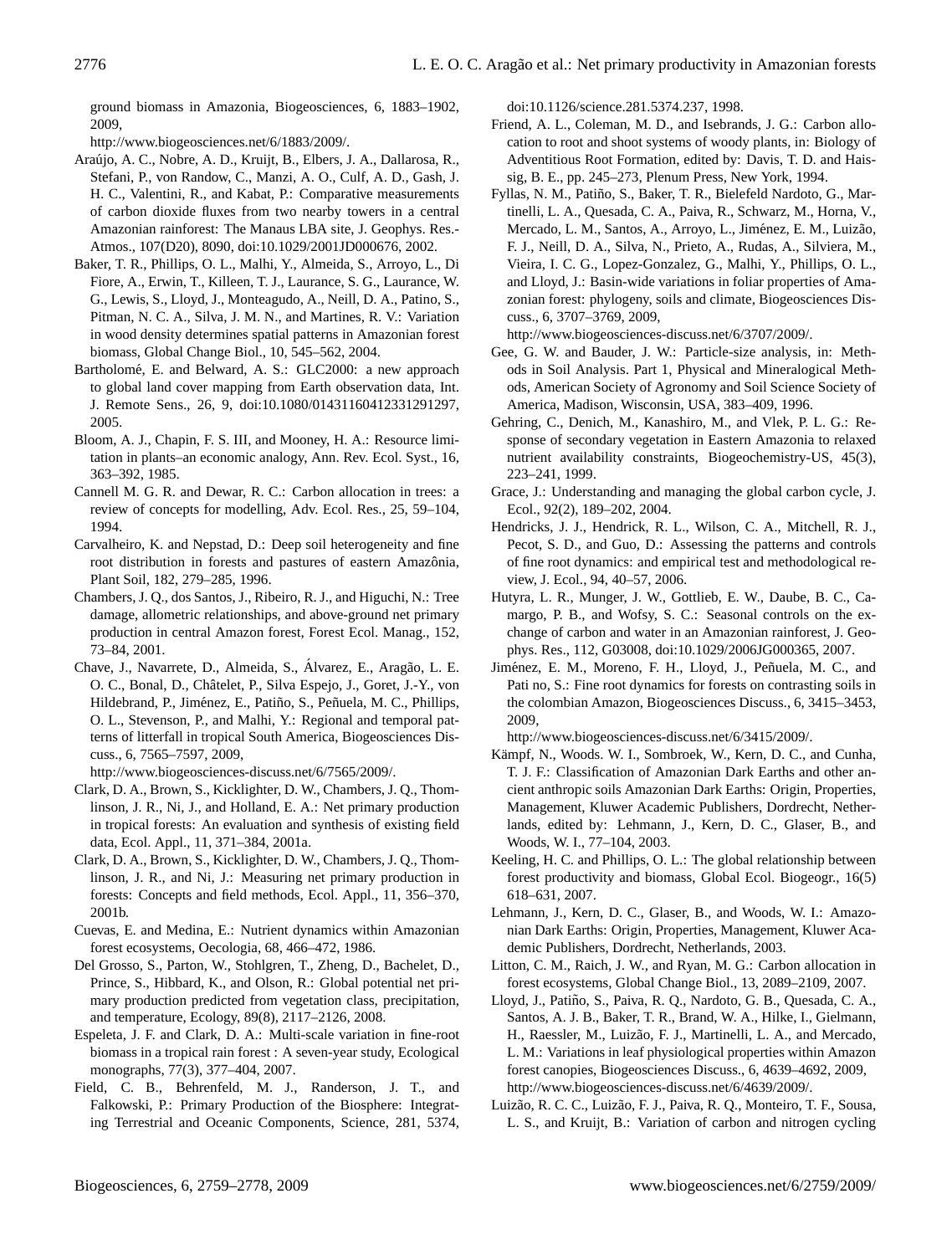processes along a topographic gradient in a central Amazonian forest, Global Change Biol., 10, 592–600, 2004.

- Luyssaert, S., Inglima, I., Jung, M., Richardson, A. D., Reichstein, M., et al.: CO2 balance of boreal, temperate, and tropical forests derived from a global database, Global Change Biol., 13, 2509– 2537, 2007.
- Malhi, Y. and Grace, J.: Tropical forests and atmospheric carbon dioxide, Trends Ecol. Evol., 15, 332–337, 2000.
- Malhi, Y., Aragão, L. E. O. C., Metcalfe, D. B., Paiva, R., Quesada, C. A., Almeida, S., Anderson, L., Brando, P., Chambers, J. Q., Costa, A. C. L., Hutyra, L., Oliveira, P., Patiño, S., Pyle, E. H., Robertson, A. L., and Teixeira, L. M.: Comprehensive assessment of carbon productivity, allocation and storage in three Amazonian forests, Global Change Biol., 15(5), 1255–1274, doi:10.1111/j.1365-2486.2008.01780.x, 2009.
- Malhi, Y., Baker, T., Phillips, O. L., Almeida, S., Alvares, E., Arroyo, L., Chave, J., Czimczik, C., Di Fiore, A., Higuchi, N., Killeen, T., Laurance, S. G., Laurance, W. F., Lewis, S., Montoya, L. M. M., Monteagudo, A., Neill, D., Nunes Vargas, P., Panfil, S. N., Patiño, S., Pitman, N., Quesada, C. A., Salomão, R., Silva, N., Lezama, A. T., Vasquez Martinez, R., Terborgh, J., Vinceti, B., and Lloyd, J.: The above-ground coarse wood productivity of 104 neotropical forest plot, Global Change Biol., 10, 1–29, 2004.
- Malhi, Y., Phillips, O. L., Lloyd, J., Baker, T., Wright, J., Almeida, S., Arroyo, L., Frederiksen, T., Grace, J., Higuchi, N., Killeen, T., Laurance, W. F., Leano, C., Lewis, S., Meir, P., Monteagudo, A., Neill, D., Nunes Vargas, P., Panfil, S. N., Patino, S., Pitman, N., Quesada, C. A., Rudas-L, A., Salomão, R., Saleska, S., Silva, N., Silveira, M., Sombroek, W. G., Valencia, R., Vasquez-Martinez, R., Vieira, I. C. G., and Vinceti, B.: An international network to monitor the structure, composition and dynamics of Amazonian forests (RAINFOR), J. Veg. Sci., 13, 439–450, 2002.
- McConnaughay, K. D. M. and Coleman, J. S.: Biomass allocation in plants: ontogeny or optimality? A test along a three resource gradients, Ecology, 80, 2581–2593, 1999.
- McGrath, D. A., Smith, C. K., Gholz, H. L., and Oliveira, F. A.: Effects of land-use change on soil nutrient dynamics in Amazonia, Ecosystems, 4, 625–645, 2001.
- Metcalfe, D., Mier, P., and Williams, M.: The effects of water availability on root growth and morphology in an Amazon rainforest, Plant and Soil, 311, 189–199, 2008.
- Metcalfe, D. B., Meir, P., Aragão, L. E. O. C., Malhi, Y., Costa, A. C. L., Braga, A., Gonçalves, P. H. L., Athaydes, J., Almeida, S., and Williams, M.: Factors controlling spatio-temporal variation in carbon dioxide efflux from surface litter, roots, and soil organic matter at four rain forest sites in the eastern Amazon, J. Geophys. Res.-Biog, 112, G04001, doi:10.1029/2007JG000443, 2007a.
- Metcalfe, D. B., Williams, M., Aragao, L. E. O. C., da Costa, A. ˜ C. L., de Almeida, S. S., Braga, A. P., Gonçalves, P. H. L., de Athaydes, S. J. J., Malhi, Y., and Meir, P.: A method for extracting plant roots from soil which facilitates rapid sample processing without compromising measurement accuracy, New Phytol., 174, 697–703, 2007b.
- Nadelhoffer, K. J., Aber, J. D., and Mellilo, J. M.: Fine roots, net primary production, and soil nitrogen availability: A new hypothesis, Ecology, 66(4), 1377–1390, 1985.

Nelson, D. W. and Sommers, L. E.: Total carbon and total nitro-

gen, in: Methods of Soil Analysis: Part 3 – Chemical Methods, SSSA Book Series No 5, SSSA and ASA, Madison, WI, edited by: Sparks, D. L., 961–1010, 1996.

- Nepstad, D. C., Moutinho, P., Dias, M. B., et al.: The effects of partial throughfall exclusion on canopy processes, aboveground production, and biogeochemistry of an Amazon forest, J. Geophys. Res.-Atmos., 107(D20), 8085, doi:10.1029/2001JD000360, 2002.
- Paoli, G. D. and Curran, L. M.: Soil nutrients limit fine litter production and tree growth in mature lowland forest of southwestern Borneo, Ecosystems, 10, 503–518, 2007.
- Pella, E.: Elemental organic analysis. Part 2. State of the art, American Laboratory, 22, 28–32, 1990.
- Phillips, O. L., Aragão, L. E. O. C., Lewis, S. L., et al.: Drought sensitivity of the Amazon rainforest, Science, 323, 1344–1347, 2009.
- Priess, J., Then, C., and Fölster, H.: Litter and fine-root production in three types of tropical premontane rainforest in SE Venezuela, Plant Ecology, 143, 171–187, 1999.
- Pyle, E. H., Santoni, G. W., Nascimento, H. E. M., et al: Dynamics of carbon, biomass and structure in two Amazonian Forests, J. Geophys. Res-Biogeos, 113, G00B08, doi:10.1029/2007JG000592.
- Quesada, C. A., Lloyd, J., Schwarz, M., Baker, T. R., Phillips, O. L., Patiño, S., Czimczik, C., Hodnett, M. G., Herrera, R., Arneth, A., Lloyd, G., Malhi, Y., Dezzeo, N., Luizão, F. J., Santos, A. J. B., Schmerler, J., Arroyo, L., Silveira, M., Priante Filho, N., Jimenez, E. M., Paiva, R., Vieira, I., Neill, D. A., Silva, N., Peñuela, M. C., Monteagudo, A., Vásquez, R., Prieto, A., Rudas, A., Almeida, S., Higuchi, N., Lezama, A. T., López-González, G., Peacock, J., Fyllas, N. M., Alvarez Dávila, E., Erwin, T., di Fiore, A., Chao, K. J., Honorio, E., Killeen, T., Peña Cruz, A., Pitman, N., Nñez Vargas, P., Salomão, R., Terborgh, J., and Ramrez, H.: Regional and large-scale patterns in Amazon forest structure and function are mediated by variations in soil physical and chemical properties, Biogeosciences Discuss., 6, 3993– 4057, 2009a,

[http://www.biogeosciences-discuss.net/6/3993/2009/.](http://www.biogeosciences-discuss.net/6/3993/2009/)

Quesada, C. A., Lloyd, J., Anderson, L. O., Fyllas, N. M., Schwarz, M., and Czimczik, C. I.: Soils of amazonia with particular reference to the rainfor sites, Biogeosciences Discuss., 6, 3851–3921, 2009b,

[http://www.biogeosciences-discuss.net/6/3851/2009/.](http://www.biogeosciences-discuss.net/6/3851/2009/)

Quesada, C. A., Lloyd, J., Schwarz, M., Patiño, S., Baker, T. R., Czimczik, C., Fyllas, N. M., Martinelli, L., Nardoto, G. B., Schmerler, J., Santos, A. J. B., Hodnett, M. G., Herrera, R., Luizão, F. J., Arneth, A., Lloyd, G., Dezzeo, N., Hilke, I., Kuhlmann, I., Raessler, M., Brand, W. A., Geilmann, H., Moraes Filho, J. O., Carvalho, F. P., Araujo Filho, R. N., Chaves, J. E., Cruz Junior, O. F., Pimentel, T. P., and Paiva, R.: Chemical and physical properties of Amazon forest soils in relation to their genesis, Biogeosciences Discuss., 6, 3923–3992, 2009c,

[http://www.biogeosciences-discuss.net/6/3923/2009/.](http://www.biogeosciences-discuss.net/6/3923/2009/)

- Raich, J. W. and Nadelhoffer, K. J.: Belowground carbon allocation in forest ecosystems: Global trends, Ecology, 70(5), 1346–1354, 1989.
- Reich, P. B., Ellsworth, D. S., and Uhl, C.: Leaf carbon and nutrient assimilation and conservation in species of different successional status in an oligotrophic Amazonian forest, Funct. Ecol., 9, 65–